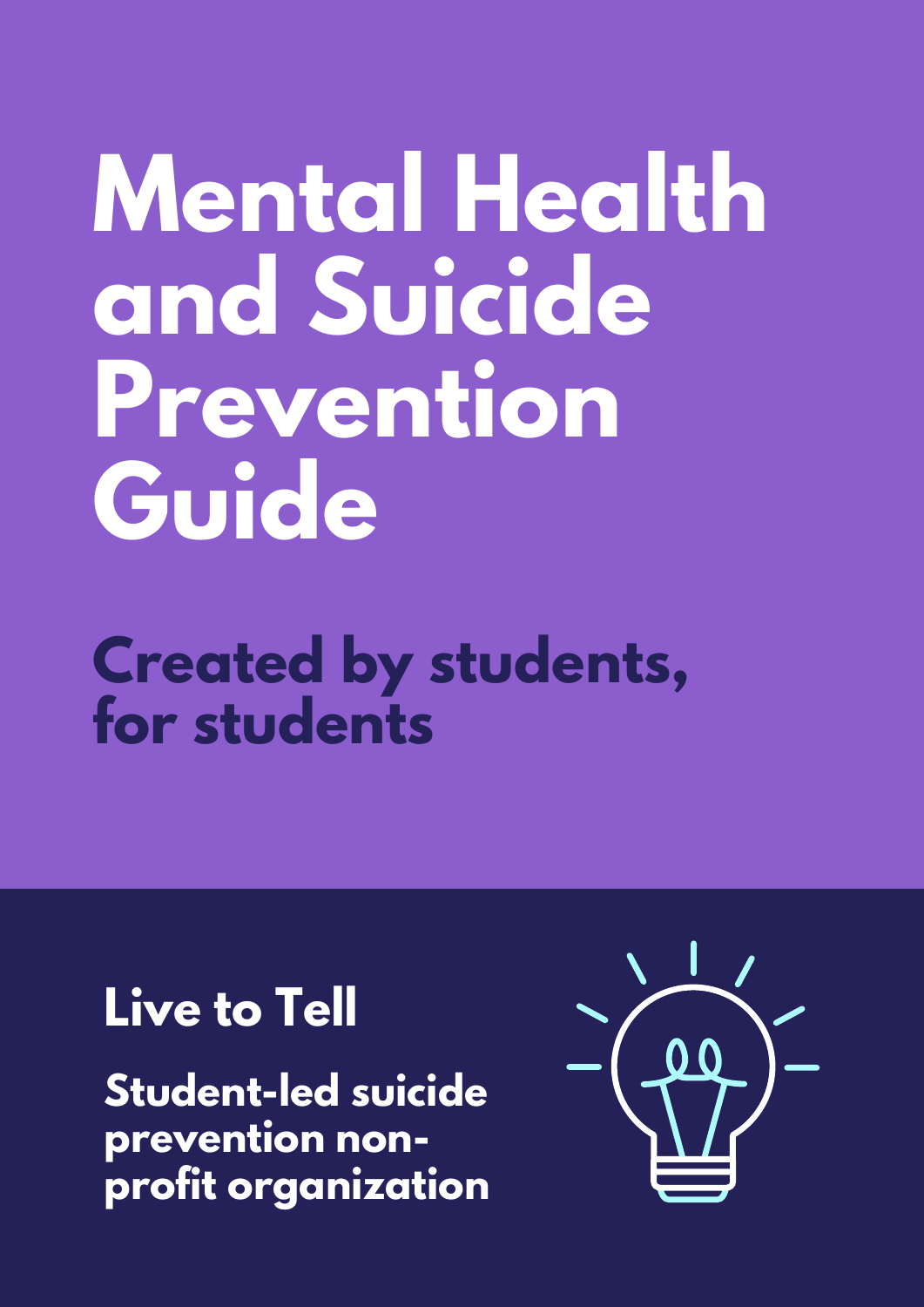# **Table of Contents**

| <b>Preface</b>                    |           |
|-----------------------------------|-----------|
| <b>Testimonies</b>                | $2 - 7$   |
| <b>Signs of Suicidal Thoughts</b> | $8 - 12$  |
| <b>What to Say</b>                | $13 - 16$ |
| <b>Resources &amp; How to Act</b> | $17 - 26$ |
| <b>Self Care</b>                  | $27 - 29$ |
| <b>Get Involved</b>               | $30 - 32$ |
| <b>Key Takeaways</b>              | 32        |
| <b>About Us</b>                   | 33        |
|                                   |           |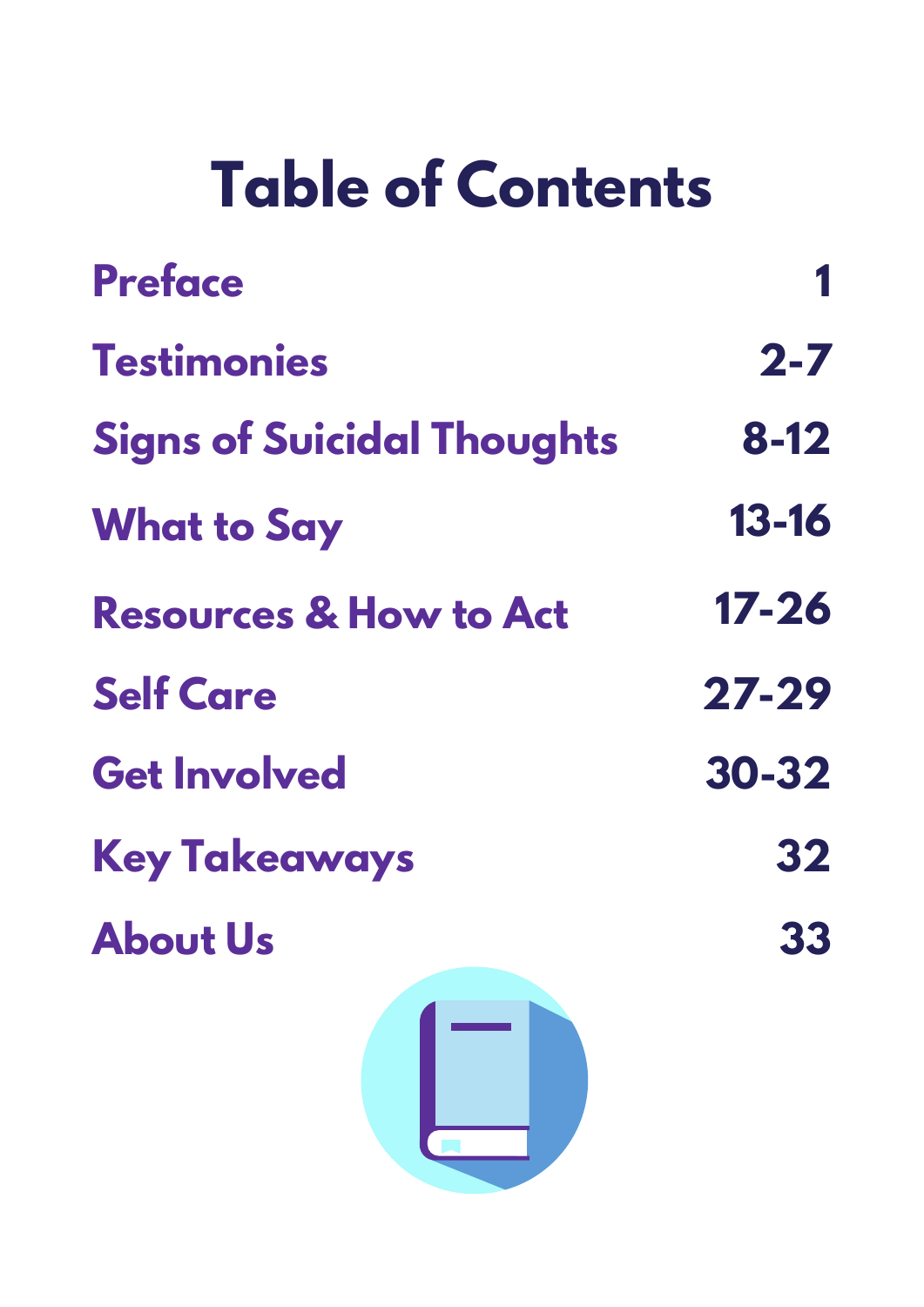# **Preface**



**Our goal with this guide was to bridge the gap between important resources and youth, creating a better environment for all students in Salem-Keizer. The information here is by no means all encompassing- we simply gathered what we believed to be the most essential pieces after meeting with several important leaders in suicide prevention statewide. If you have any suggestions for additions to this guide, please reach out to us at admin@livetotellnonprofit.org.**

### **Live to Tell Board of Directors**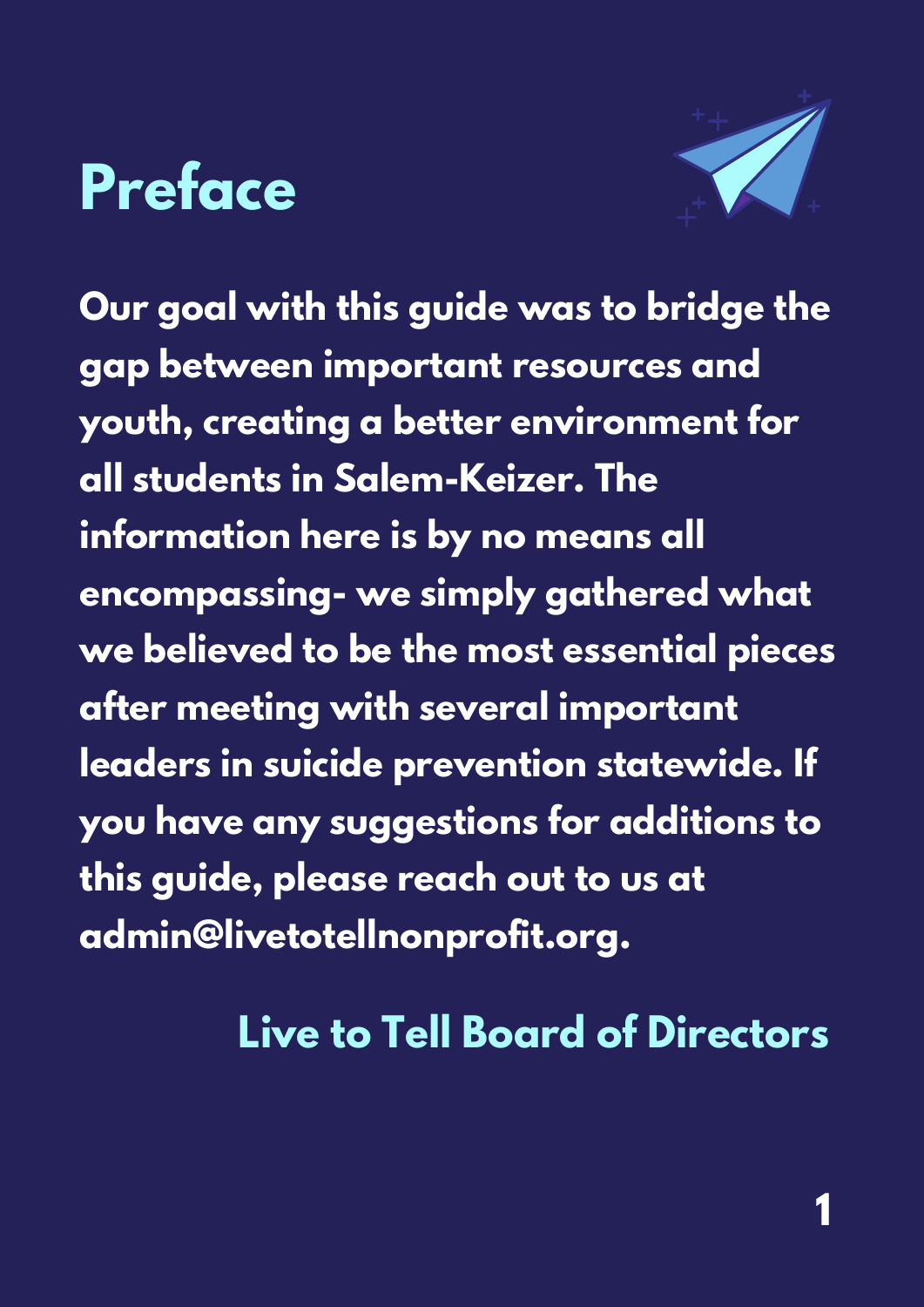# **Testimonies**

**One of the primary reasons we decided to make this guide from students for students is that we want to show all of you that you are not alone in your suffering. Mental illness burdens many of us, and to further show you that, we asked some of your peers for anonymous testimonies regarding their mental health. These testimonies can be found here. Some questions relate to what helped these students, and other's relate to what could have helped. Please take this as an opportunity both to see that others are going through the same thing as you and also to learn more about what should be done to support each other.**

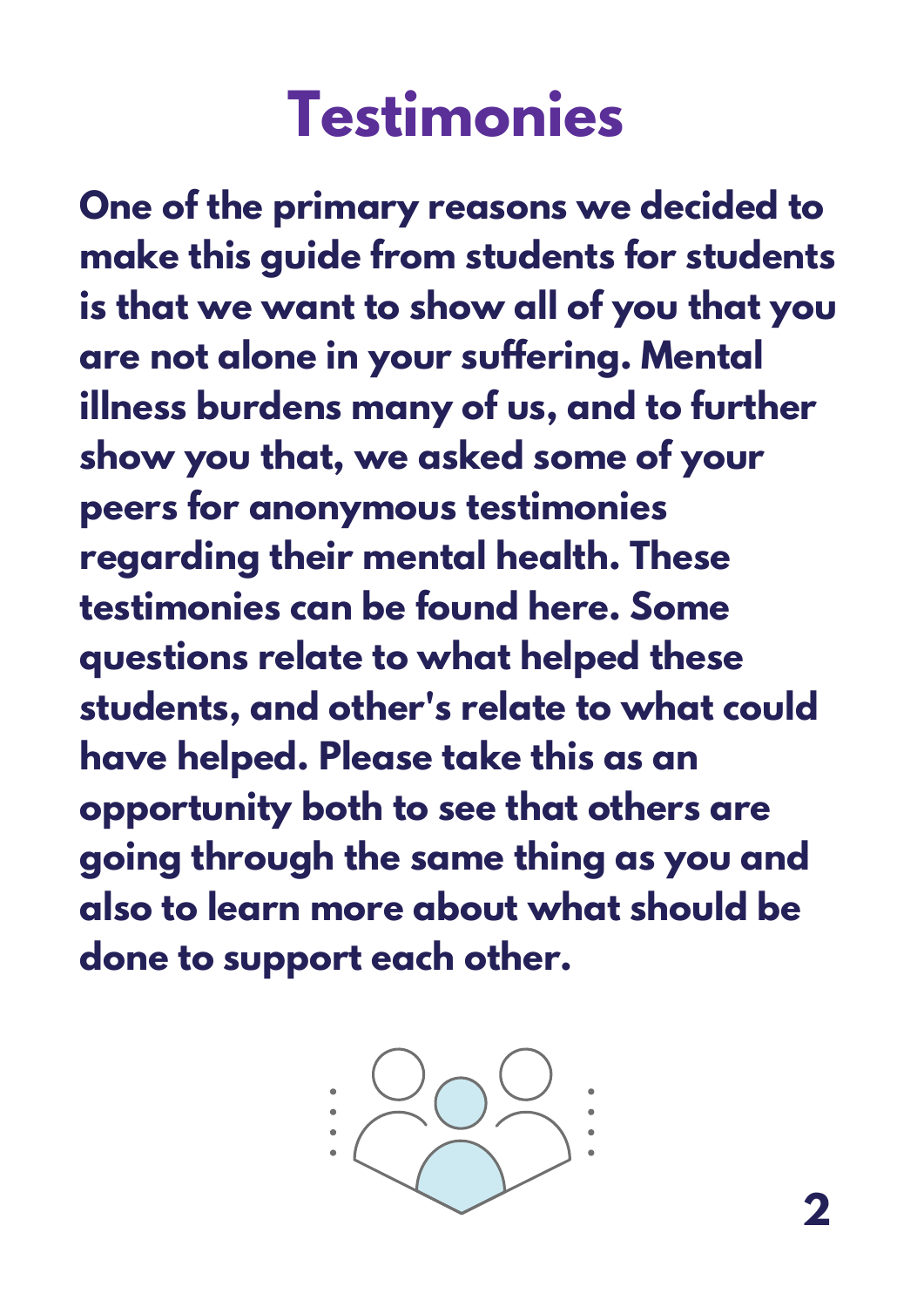#### **What could have helped you or someone you know who lived through mental trauma?**

**"Simply asking how I'm doing would be a start."**

**"Have someone listen to what I was feeling."**

**"Talked to me and tried to understand what i was going through."**

**"Notice me. It hurts to just be pushed to the background when your personal life is already hard. I wish people would have recognized my accomplishments. I was going through a horrible experience but I still did good okay in school."**

**"My mom could have helped. I asked her to get me a counselor and she never did and then got mad at me when i got in contact with someone."**

**"They could have listened and been there for me they knew I was like this but didn't do anything about it."**

**"If at least one person would have went out of there way to check on me not just because I cried for help but just because they were genuinely concerned would have made things so much different." 3**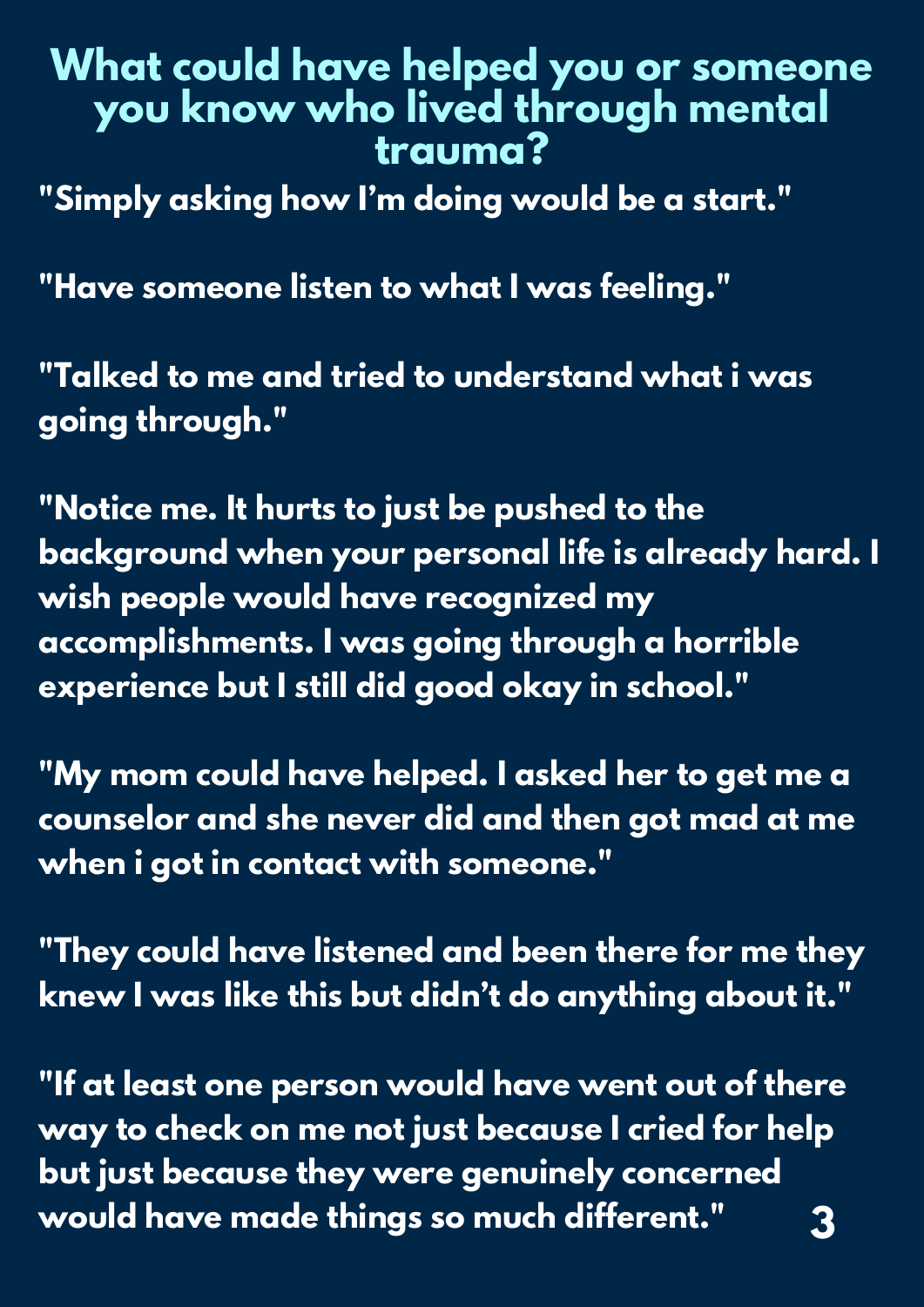### **What was one thing that did help you or someone you know who lived through mental trauma?**

**"Knowing that people cared about me and would help me get better."**

**"A school counselor."**

**"My brother helped me a lot. After it all happened my brother was the only thing I felt like I had left and the only person who wasn't broken in my life."**

**"Having someone you can trust."**

**"My [boyfriend] helped me a lot."**

**"My family members and friends not telling me how I hurt them with what I did but maybe asked what I needed or how I felt."**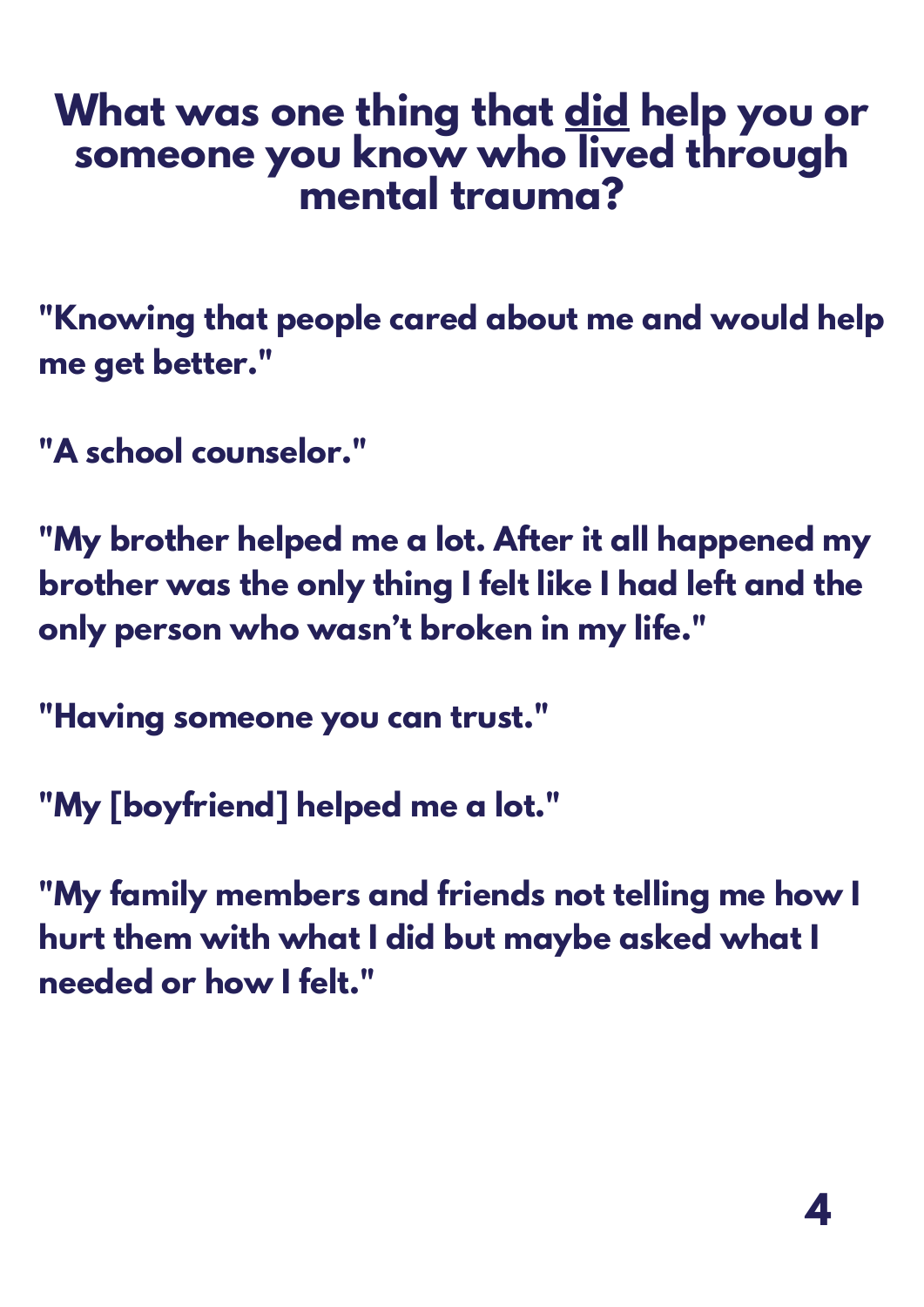### **What was the one thing that made you or someone you know who was suicidal decide not to take your/their life?**

**"I've decided against it before due to people/events."**

**"I though about the people that I would leave behind they would suffer like I was at that moment. I didn't want that. Also I wanted to see what I could achieve in life."**

**"Hope that things would eventually get better."**

**"My friends and family. as much as I felt alone I didn't want to hurt them."**

**"I didn't want to let my little brother down."**

**"My [boyfriend] wouldn't be here without me in his life."**

**"How it may effect those around me and and how many people I would hurt by taking my life."**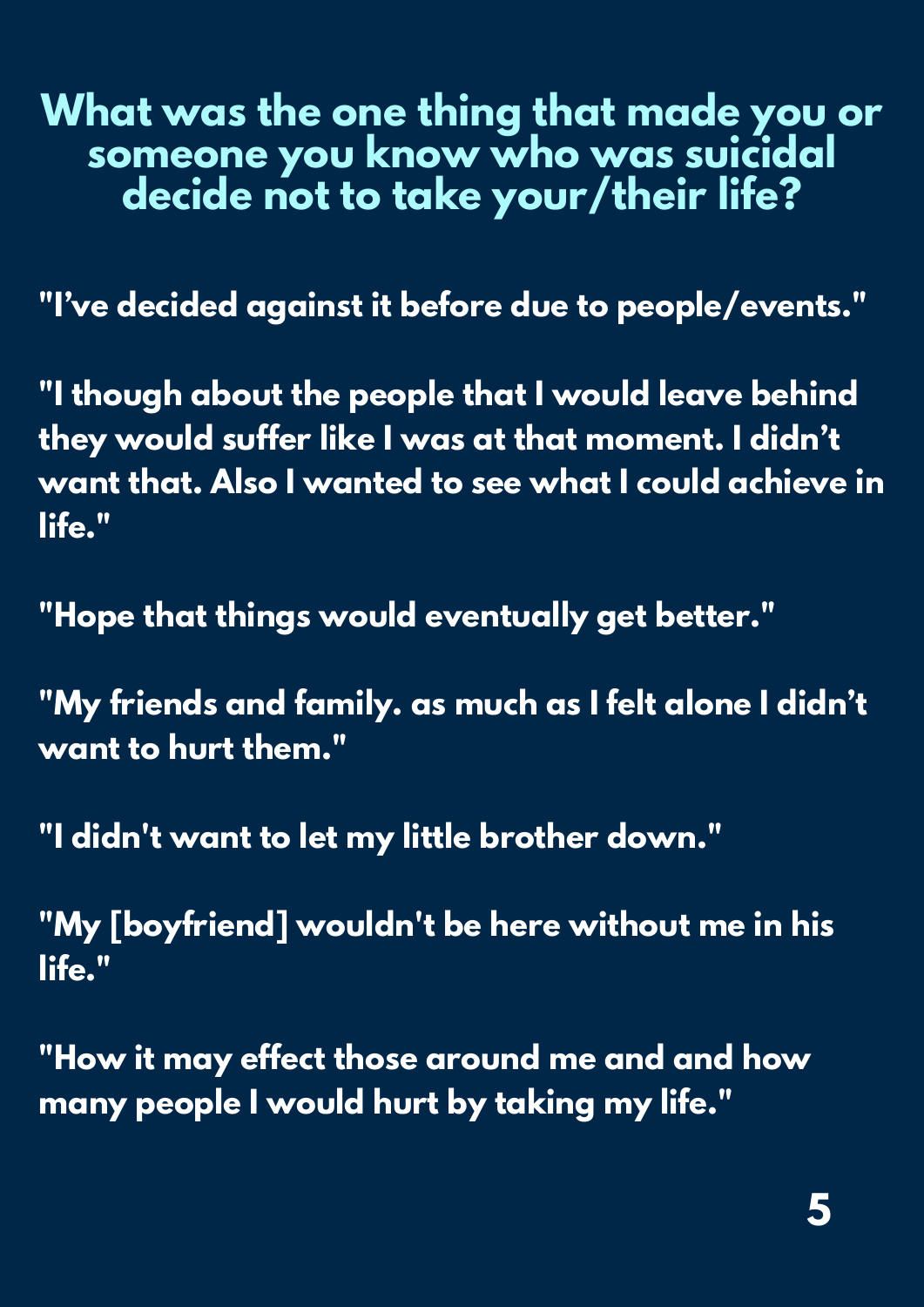### **Did you or the person in your life who suffered ever reach out for help? If not, what kept you/them from doing so?**

**"I never reached out because I didn't want to worry others instead or lower the standard for me. I worked for my self and gained my self-love back and here I still am today happier with a healthier mindset."**

**"I did reach out. A few months After my attempt i reached out to a therapist."**

**"I did try but I couldn't put it into words. I actually ended up texting my mom from the room next to her saying 'I can't get myself to say this out loud because it hurts too much but this is how I feel.'"**

**"Yes I have."**

**"My own self kept me from reaching out because I didn't think I needed it until it was too late."**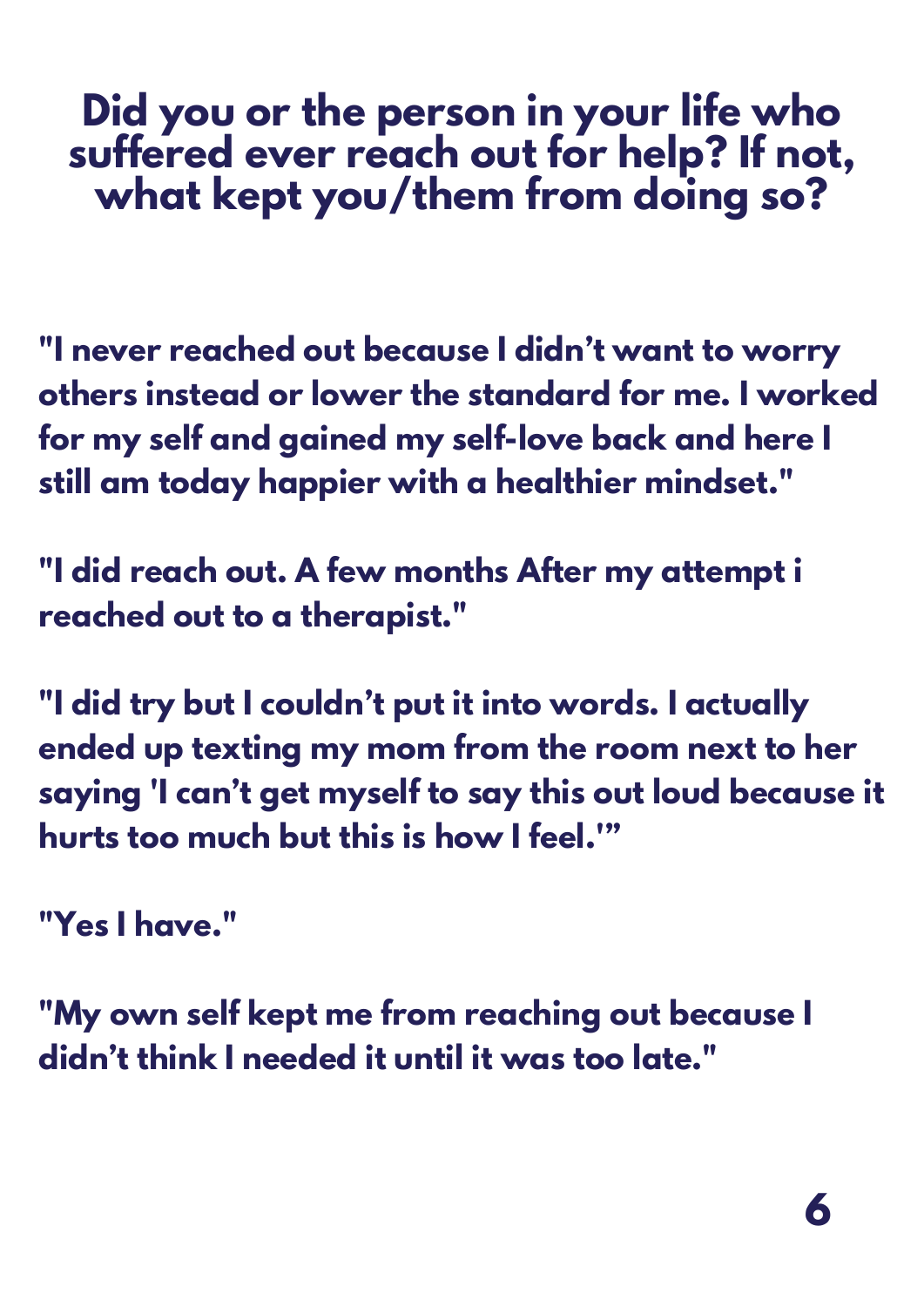### **If you could change one thing about your family or community with regards to dealing with mental illness and suicidality, what would it be?**

**"I wish people wouldn't invalidate others' struggles because they feel their struggles aren't important enough."**

**"I hope that the community understands that we grow up in a world with many issues and that they also contribute to our well being. It's stressful but because we are kids we are told that we don't understand or shouldn't worry. In addition I would like to have older generations to understand more about mental illnesses. My parents don't believe in it and I'm sad that this is true in many other families and older generations."**

**"Educate themselves."**

**"I went through all of middle school with amazing grades and not one person told me I was going a good job. Not one. The only kids that would get recognition were the most well know and the kids who did the worse. maybe it is selfish but i was always in the middle but I struggled so so heavily."**

**"I would change the way they speak to me. i wish they would just get me help."**

**"Listen to people. Meds and therapy don't help everyone they just need people to be there for them."**

**"It's real it's not all made up in out heads we aren't trying to get attention we are in need of help even if we refuse it never give up on us and always be there for us." 7**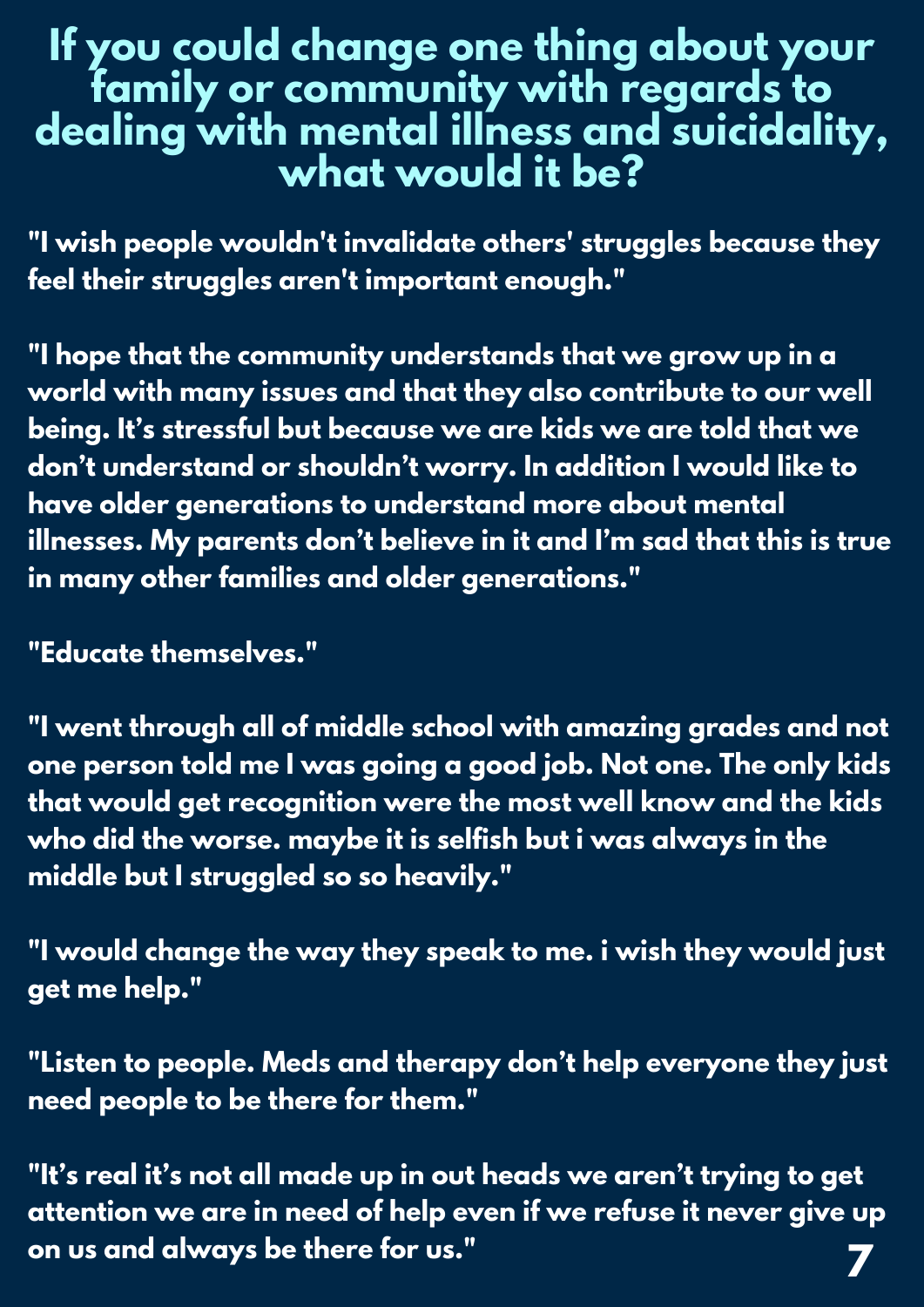# **Signs of Suicidal Thoughts**

**Suicidal ideation can look different for each person. In this section, we have compiled a list of some of the most common signs. Just because someone is not exhibiting a sign included on this list does not mean that they are not having suicidal thoughts. The most important thing to remember is: when in doubt, ASK. If you have even the slightest suspicion that someone you know is contemplating suicide, ASK them directly. The potential to save someone's life is worth the possible social awkwardness, and they will likely appreciate the concern.**

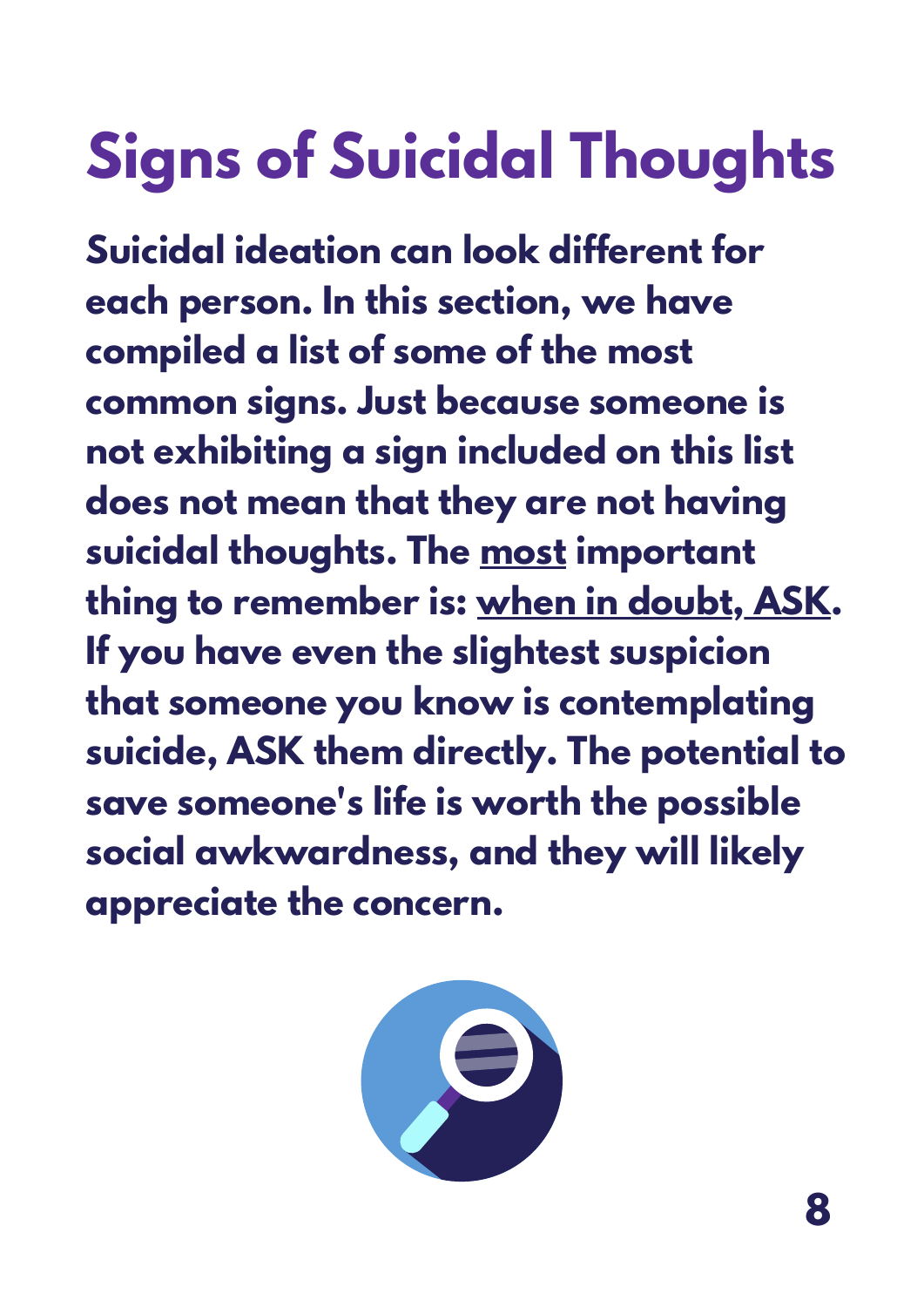**The most common signs of suicidal ideation can be divided into two groups: nonverbal (not related to speech) and verbal (related to speech). Here is a list of some of the most common non-verbal indicators:**

- **Social withdrawal**
- **Persistent drop in mood/extreme mood swings**
- **Disinterest in maintaining personal hygiene or appearance**
- **Uncharacteristically reckless behavior**
- **Poor diet changes, rapid weight changes**
- **Distraction**
- **Anger/agitation/aggression**
- **Insomnia/sleeping too much**
- **Alcohol or drug abuse, especially new habits**
- **Giving away sentimental or expensive possessions**
- **Fatigue**
- **Relief/Sudden improvement (both in school and related to other signs)**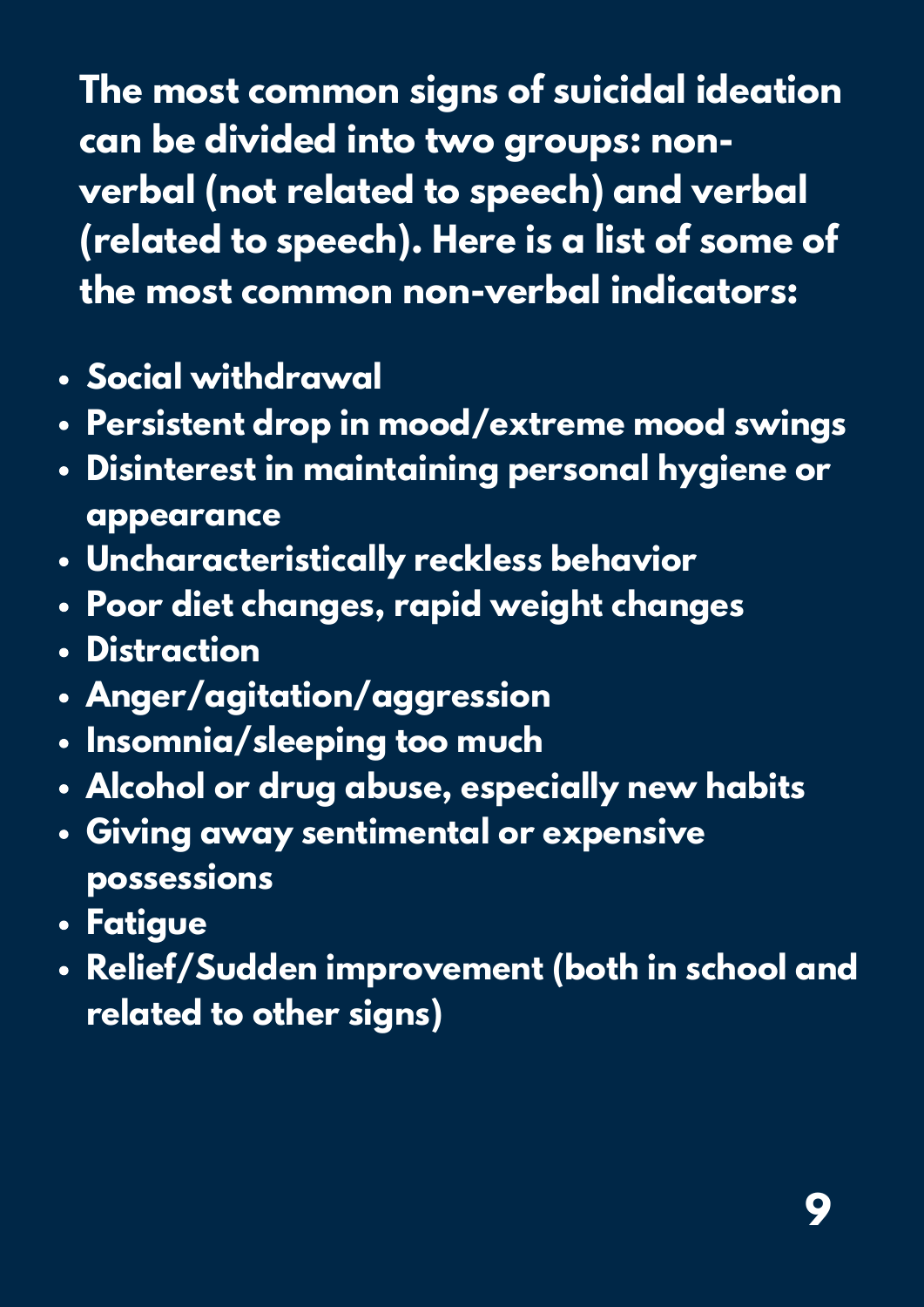- **Depression**
- **Anxiety**
- **Loss of interest**
- **Irritability**
- **Humiliation/Shame**
- **Looking for a way to end their lives, such as searching online for methods**
- **Dangerous or self-harmful behavior**
- **Excessive sadness or moodiness**
- **Recent trauma or life crisis**
- **Sudden calmness**

### **Here is a list of some of the most common verbal indicators:**

- **Hopelessness**
- **Failing to see a future**
- **Believing they are a burden to others**
- **Saying they feel worthless or alone**
- **Talking about their death or wanting to die**
- **Having no reason to live**
- **Feeling trapped**
- **Unbearable pain**
- **Threatening suicide**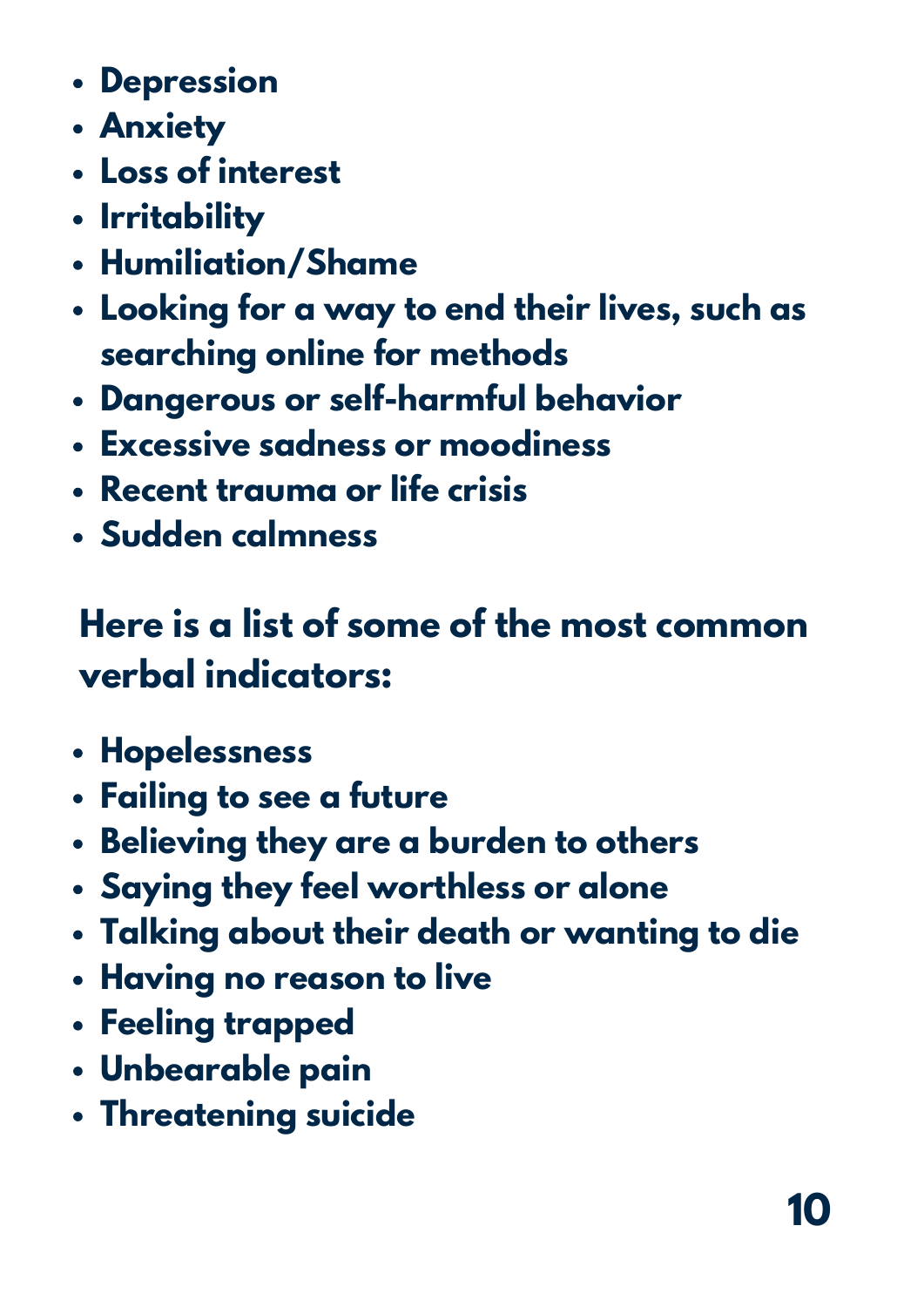**One important sign to consider is that of depression. Here are some signs that can indicate that someone is suffering from depression:**

**Behavior:**

- **Not going out anymore**
- **Not getting things done at work/school**
- **Withdrawing from close family and friends**
- **Relying on alcohol and sedatives**
- **Not doing usual enjoyable activities**
- **Unable to concentrate**
- **Self harm**
- **Recklessness**

#### **Feelings:**

- **Overwhelmed**
- **Guilty, thinking that everything that goes wrong is their fault**
- **Irritable/angry**
- **Frustrated**
- **Lacking confidence**
- **Unhappy**
- **Indecisive**
- **Disappointed**
- **Miserable**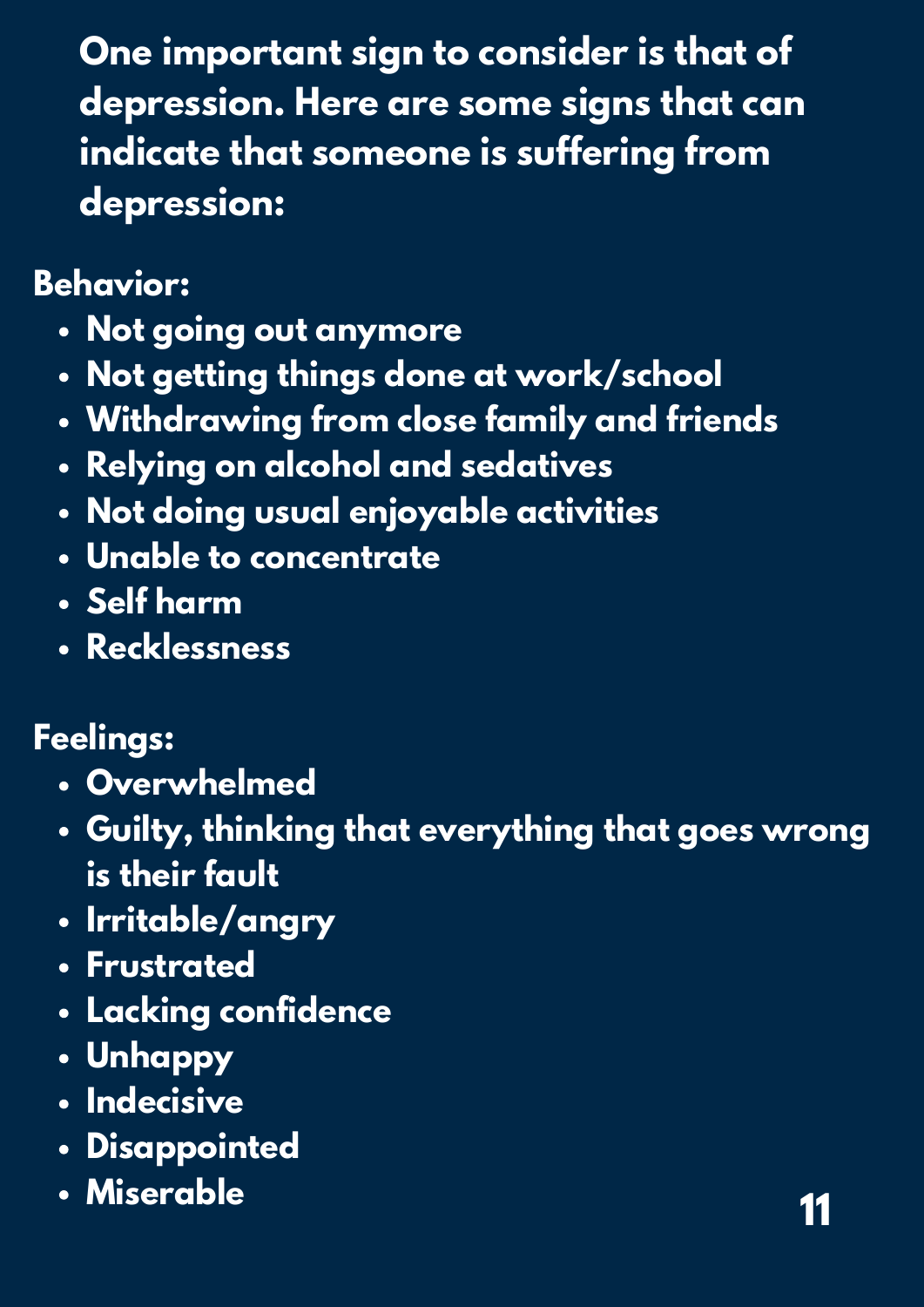- **Sad all the time, crying a lot**
- **Feelings of helplessness and and hopelessness**
- **Loss of interest in daily activities**
- **Self-loathing**
- **Restlessness and agitation**
- **Feeling anxious all of the time**
- **Having difficulty concentrating or remembering things**
- **Indecisiveness**
- **Low self-confidence and self-esteem**

### **Physical:**

- **Tired all the time**
- **Sick and run down**
- **Headaches and muscle pains**
- **Churning gut**
- **Sleep problems**
- **Loss or change of appetite**
- **Significant weight loss or gain**
- **Loss of energy**
- **Unexplained aches and pains**
- **Smoking and/or drinking more than usual, or using drugs**
- **Less interest in intimate relations**
- **Self-harming**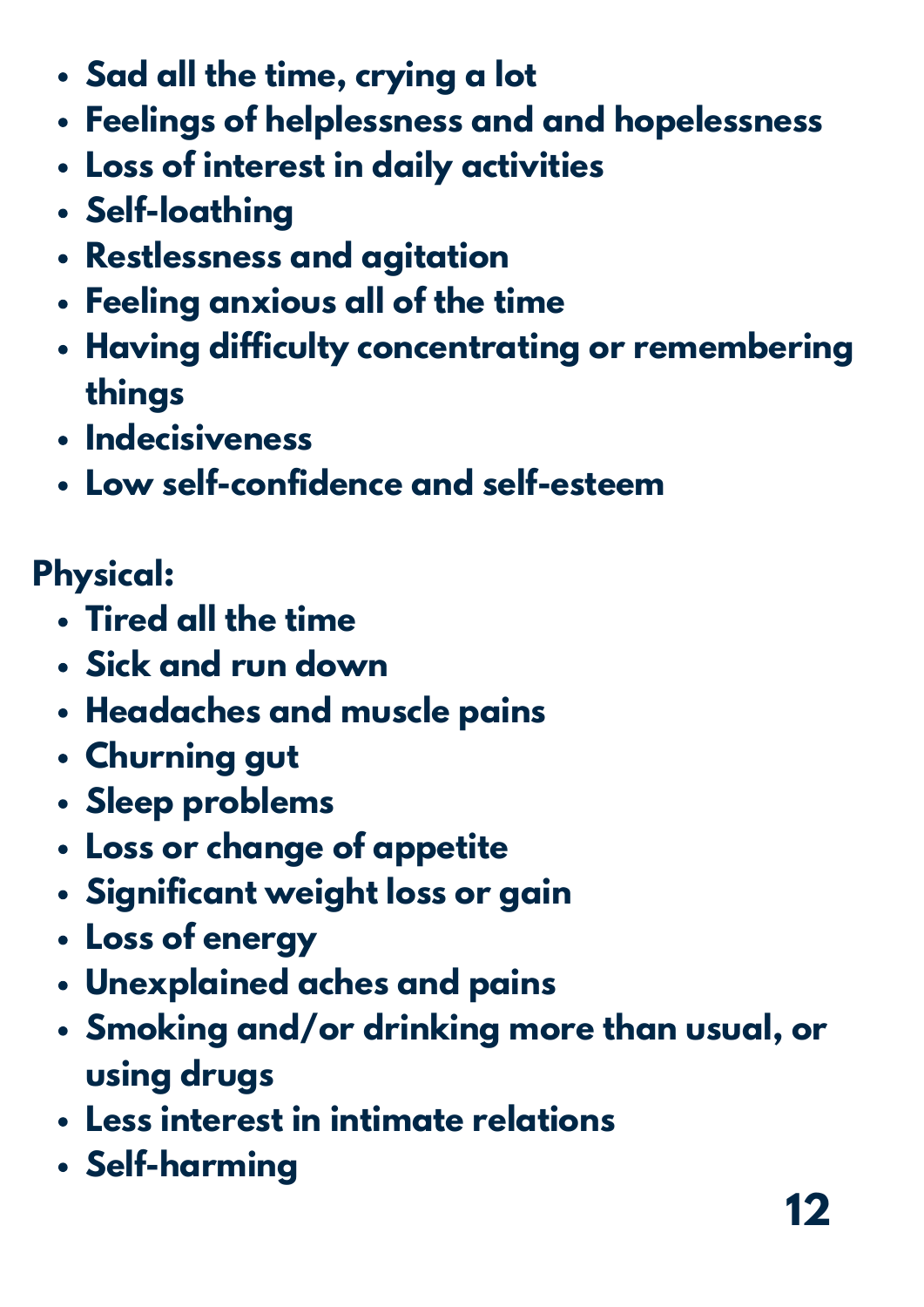# **What to Say**

**Because of the stigma that surrounds suicide and mental health, it can be really awkward to take action or speak up when you think someone else might be going through something. However, this stigma is something that we as the next generation of students need to work to get rid of, as it costs lives. If you have reason to suspect someone's mental health might be suffering or they might be considering ending their life, please don't hesitate to start a conversation using the below tips.**

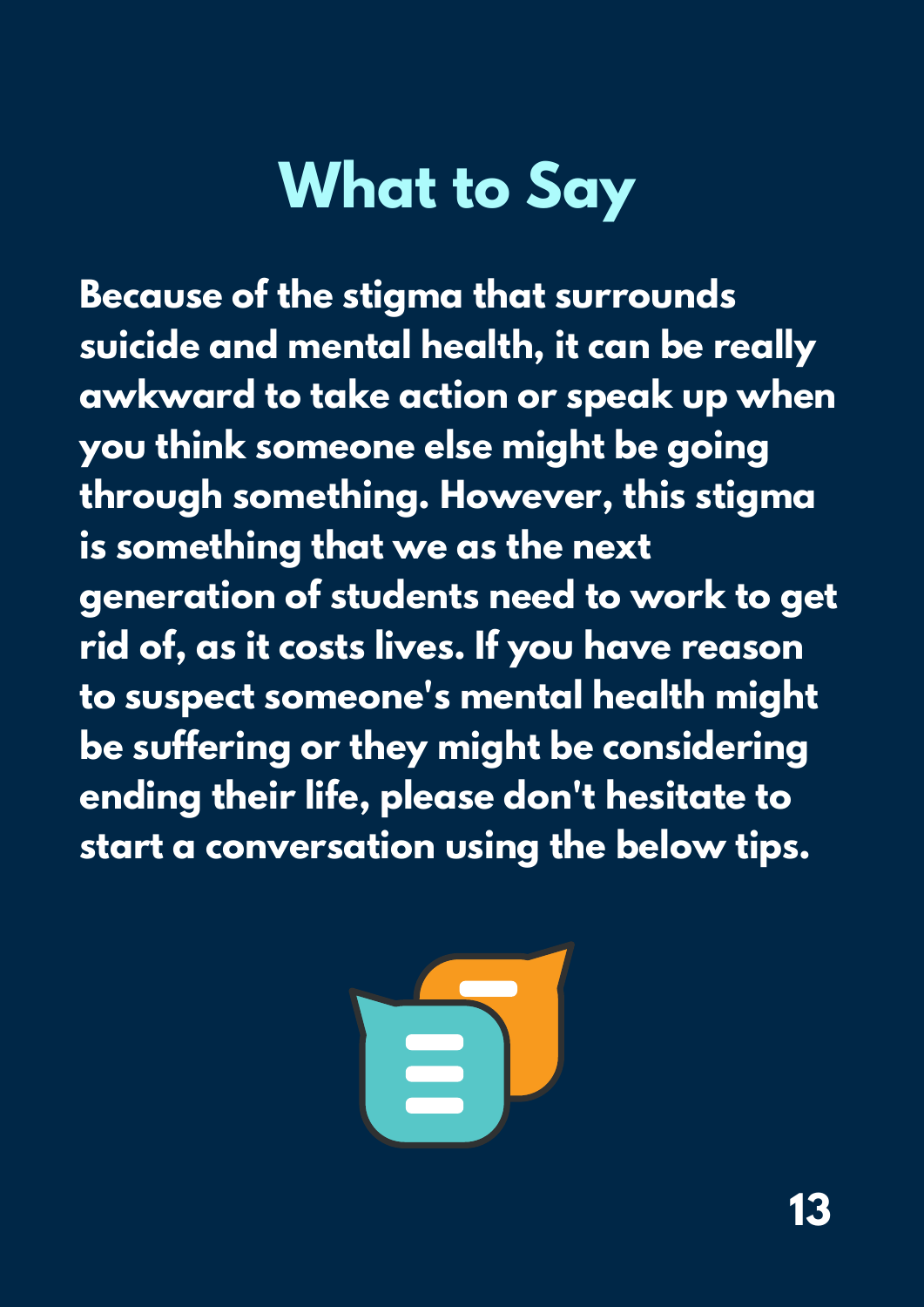- **Start by asking questions- remain sensitive to their 1. feelings while being direct and thoughtful about how you choose to word them. Asking these difficult questions does not increase the likelihood of them attempting suicide, but rather decreases the stigma, alleviates feelings of isolation and offers support, which in turn can actually decrease the likelihood of a suicide attempt.**
	- **How are you coping with what's been happening in a. your life?**
	- **Do you ever feel like just giving up? b.**
	- **Are you thinking about dying? c.**
	- **Are you thinking about hurting yourself? d.**
	- **Are you thinking about suicide? e.**
	- **Have you ever thought about suicide before, or f. tried to harm yourself before?**
	- **Have you thought about how or when you'd do it? g.**
	- **Do you have access to weapons or things that can h. be used as weapons to harm yourself?**
		- **Are you scared to be alone right now? i.**
	- **How can I best support you right now? j.**

**Asking questions allows you to better understand the severity of the situation and how they are feeling, but also gives the person an opportunity to voice their feelings which can offer them some temporary relief from their feelings and make them feel less alone.**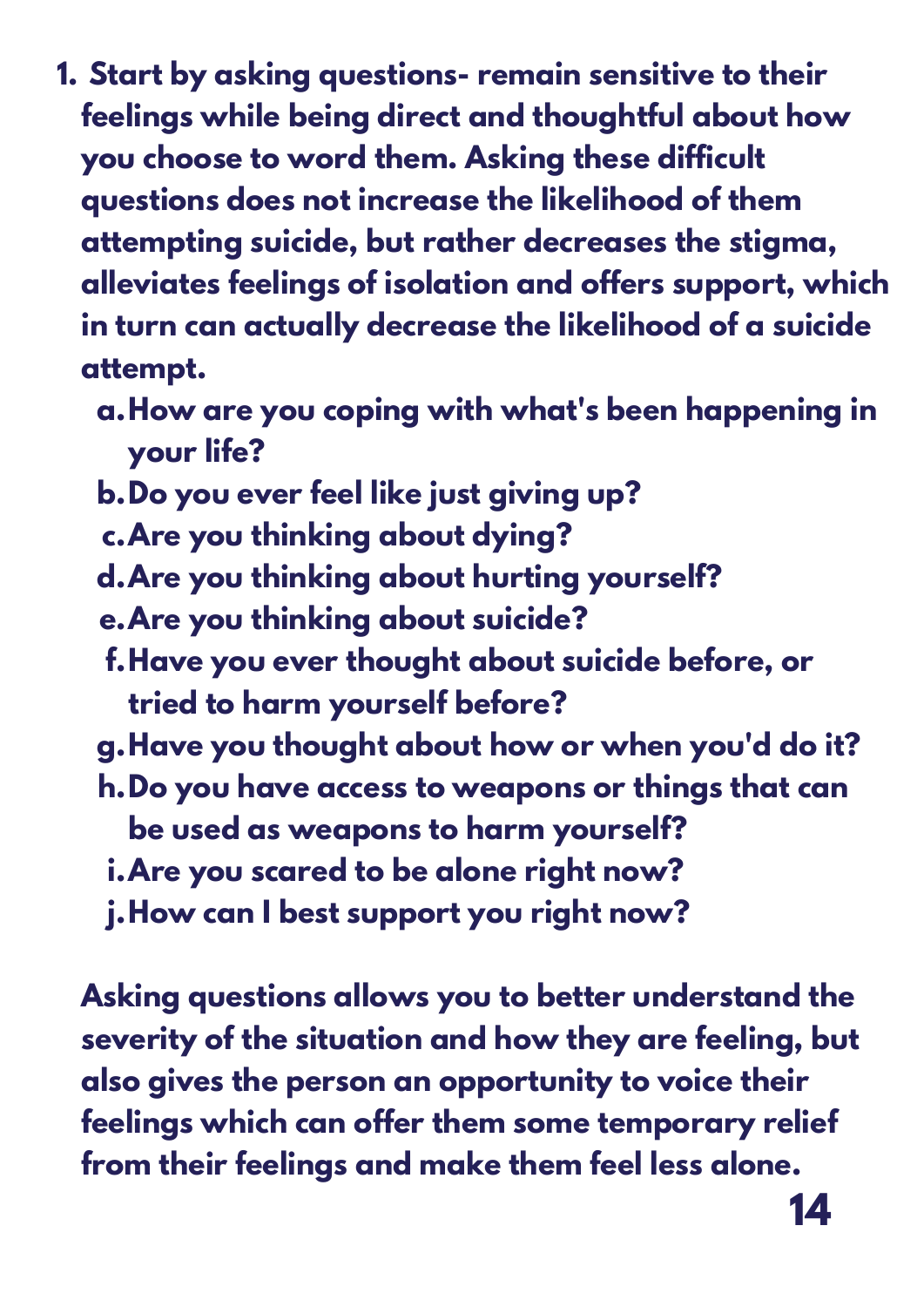**2. DO Validate their emotions and express your genuine concern about them and their well being.**

**a. "It sounds like you are going through a lot, can you tell me more about it? I'd like to listen and offer support any way that I can."**

**3. DON'T Argue with their negative statements, instead offer positive feedback and comments while still acknowledging that their feelings are real and fair**

**a. "I know you feel hopeless right now, but we will get**

**you the help you need together. You are not alone." 4. DO Encourage them to seek professional help and offer to help them research options or look through resources together.**

**a. "I know you feel like you are alone right now, but I am here for you and there are a lot of people who care about you. Have you considered talking to a counselor or therapist?"**

**5. DO Help them to create a personalized "safety plan." Help them make a list of the people they will contact if their suicidal thoughts or depression escalates. DO NOT pressure them into putting you on this list- if they have other people they would feel more comfortable talking to then you need to support that.**

**a. This list could include family members, friends, a neighbor, teachers, counselors, coworkers, etc. It should ALWAYS include a 24 hour suicide hotline**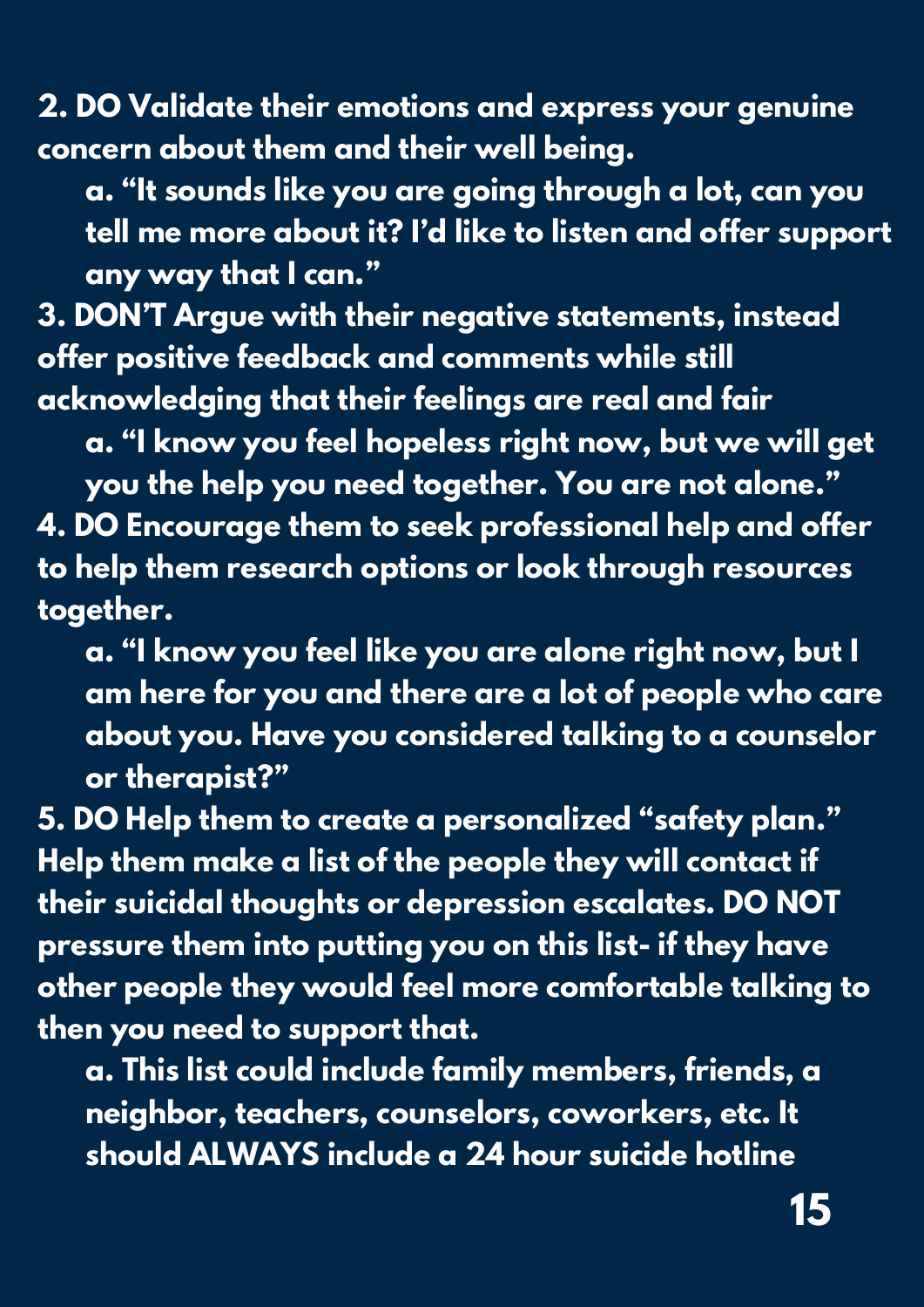**6. Ways you can start a conversation about suicide: a. "I have been feeling concerned about you lately." b. "Recently I have been noticing some differences in you and was wondering how you were doing."**

**c. "I wanted to check in with you because you haven't seemed like yourself lately."**

**d. "You have been distant lately, how have you been doing?"**

**7. DO say things like:**

**a. "You are not alone in this, I am here for you." b. "It may not feel like it now, but the way you're feeling will get better."**

**c. "I may not be able to understand exactly how you feel, but I care about you and I want to help."**

**d. "You are so important to me, you matter." 8. DON'T say things like:**

**a. Don't argue with them or belittle their feelings "You have so much to live for" "Your suicide will hurt your family" "Just snap out of it"**

**b. "I promise I won't tell anyone" if you promise confidentiality then you may have to break your promise if you are worried there is an imminent danger and need to tell an adult or professional.**

**c. Make them justify their feelings or struggles, it is not about how bad the problem is, but rather how badly it is hurting them.**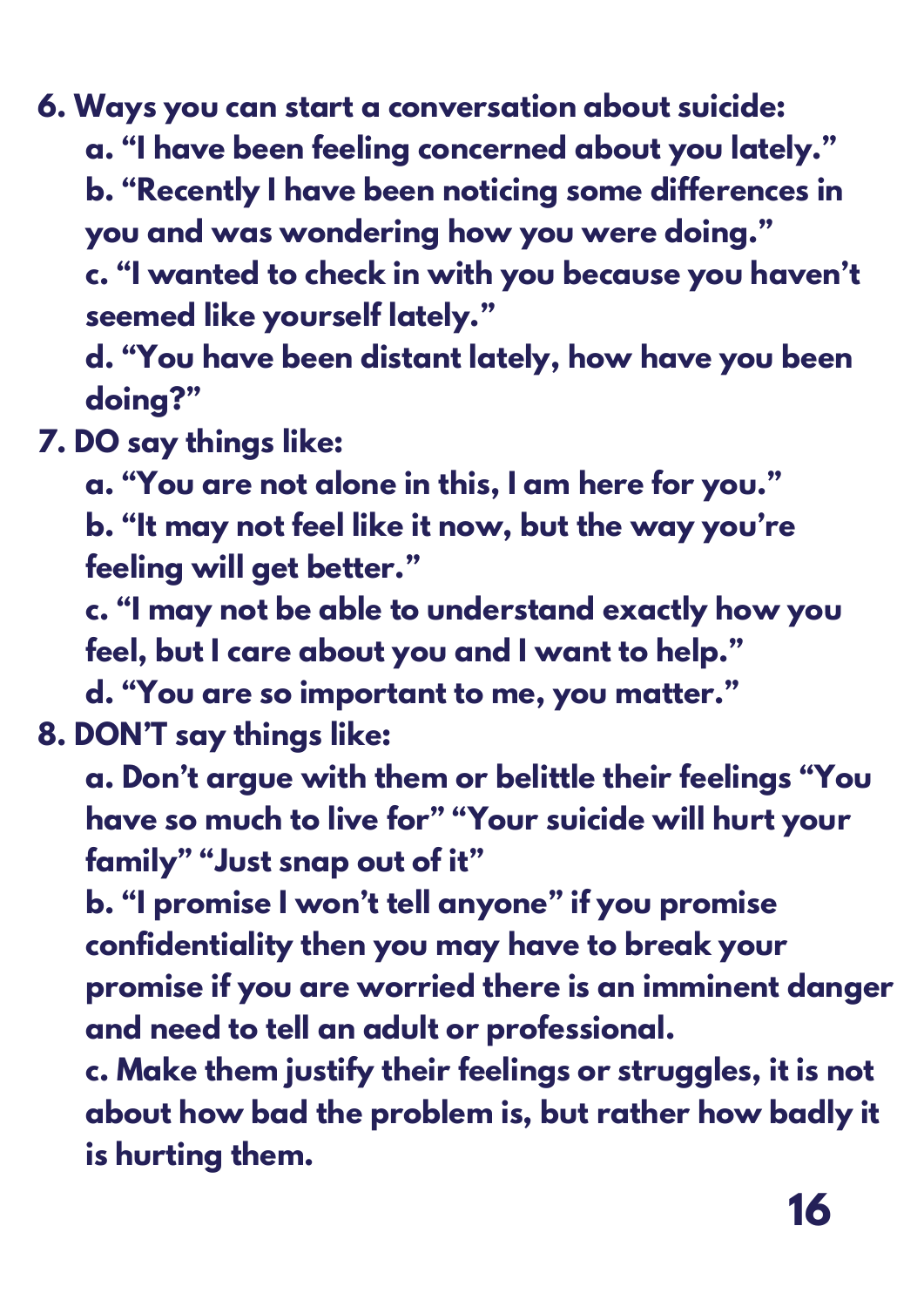### **Resources & How to Act**

**After you have started a conversation, it may be time to take action. If you've had a discussion with your peer and they admit that their mental health is suffering or that they are contemplating suicide, it is certainly time to take action. Also, if they deny needing help, but you still suspect they need it, please use these resources and take these steps.**

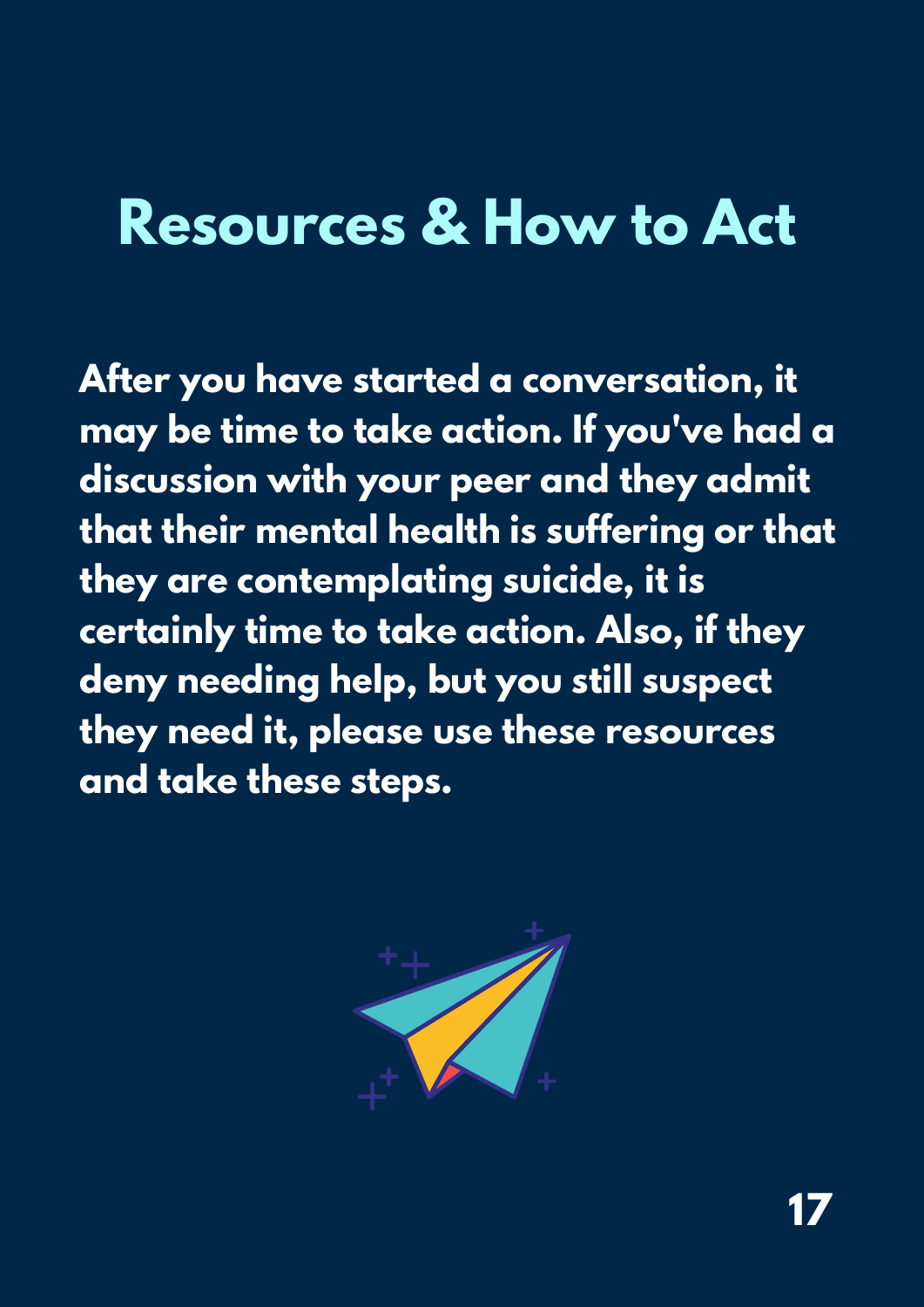# **What Steps to Take**

- **If someone is at immediate risk for suicide, call 911 immediately. This is the most important thing and should take place whenever you get the feeling that someone is about to attempt suicide right then.**
- **Beyond this, the best series of steps to take corresponds with the acronym "QPR. " These steps, taken from a suicide prevention training program created by an organization called the "QPR Institute, " are detailed below.**

### **Q - Question**

**If you are not yet sure, directly ask whether they are contemplating suicide. This question should sound like "Are you thinking about killing yourself?" NOT like "You're not thinking of killing yourself, right?" (the second one leads the person to want to answer "no"). When asking this question, you want to maximize the chances that your peer answers truthfully, so you want to sound calm and supportive, have this conversation in private, allow the person to talk freely, and be persistent about staying on topic. Keep some resources on hand for the next steps.**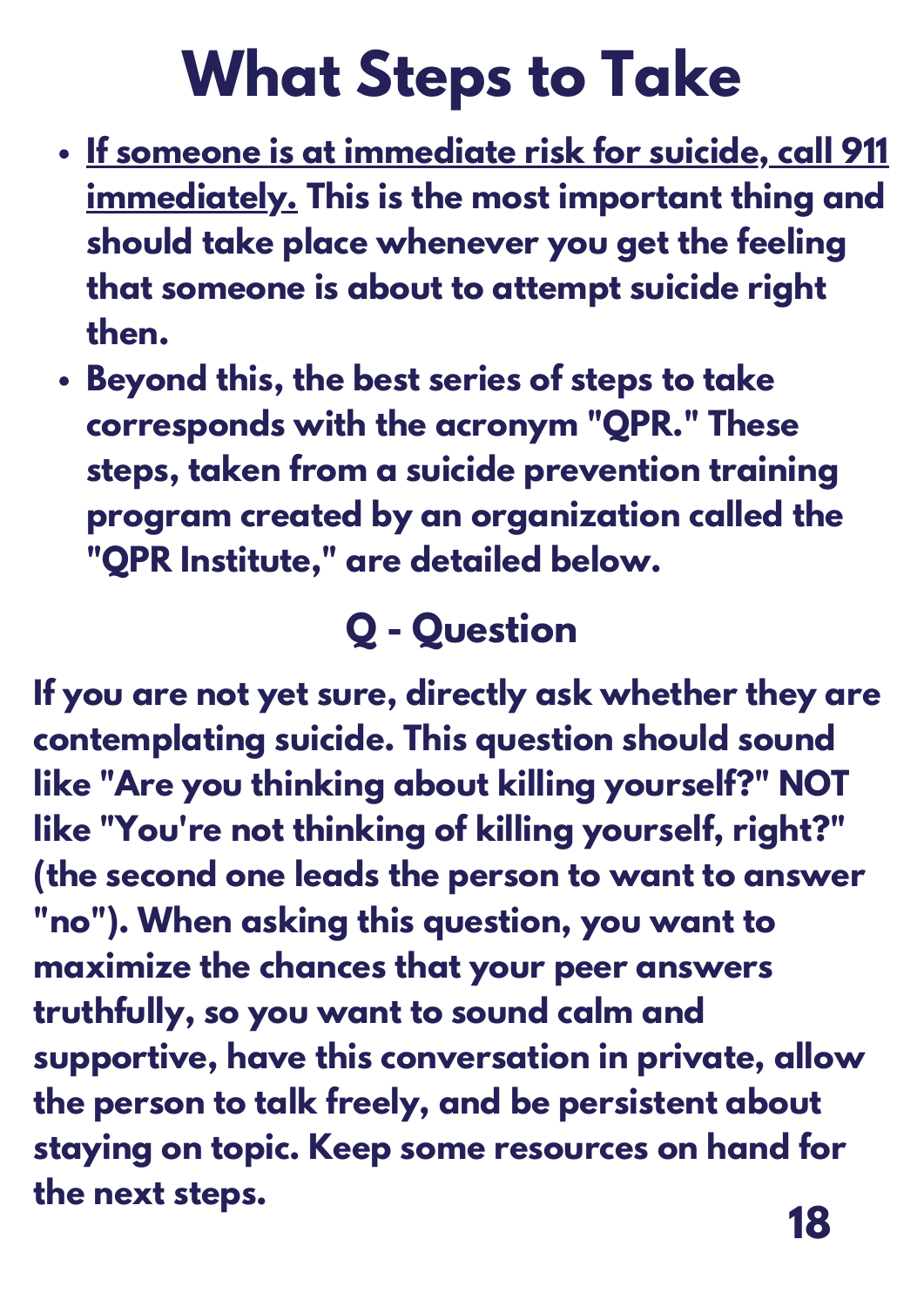### **P - Persuade**

**After you have found out that your peer is contemplating suicide, the next step (after calling 911 if the threat is immediate) is to try to remove the immediate threat by persuading the person to stop considering suicide or to move away from that situation. To do that, follow this steps:**

- **Listen to their problem with full attentiveness. This 1. shows that you care and are listening. This also means not passing any judgement and using supportive language.**
- **Make it clear that suicide is off the table. Be firm (not 2. unkind or commanding, but firm) that suicide is not an option, and that you need to get help now.**
- **Offer hope in any form that you can. Show them that 3. you really care for them, that you want them to live, that you are on their side. Stay on the positive here.**
- **PERSUADE. Here, you say "will you go with me to get 4. help?" You can bargain for time, saying something like "just give me 20 more minutes with you, I'll make sure you get help." You can literally call one of the resources later on in this guide and put the phone up to their ear or put the phone on speaker. Somehow, firmly and kindly convince that person to move away from the danger and into a situation where they can get help.**
- **Make your goal to get them in a car where you can 5. take them to a physical location to get help. 19**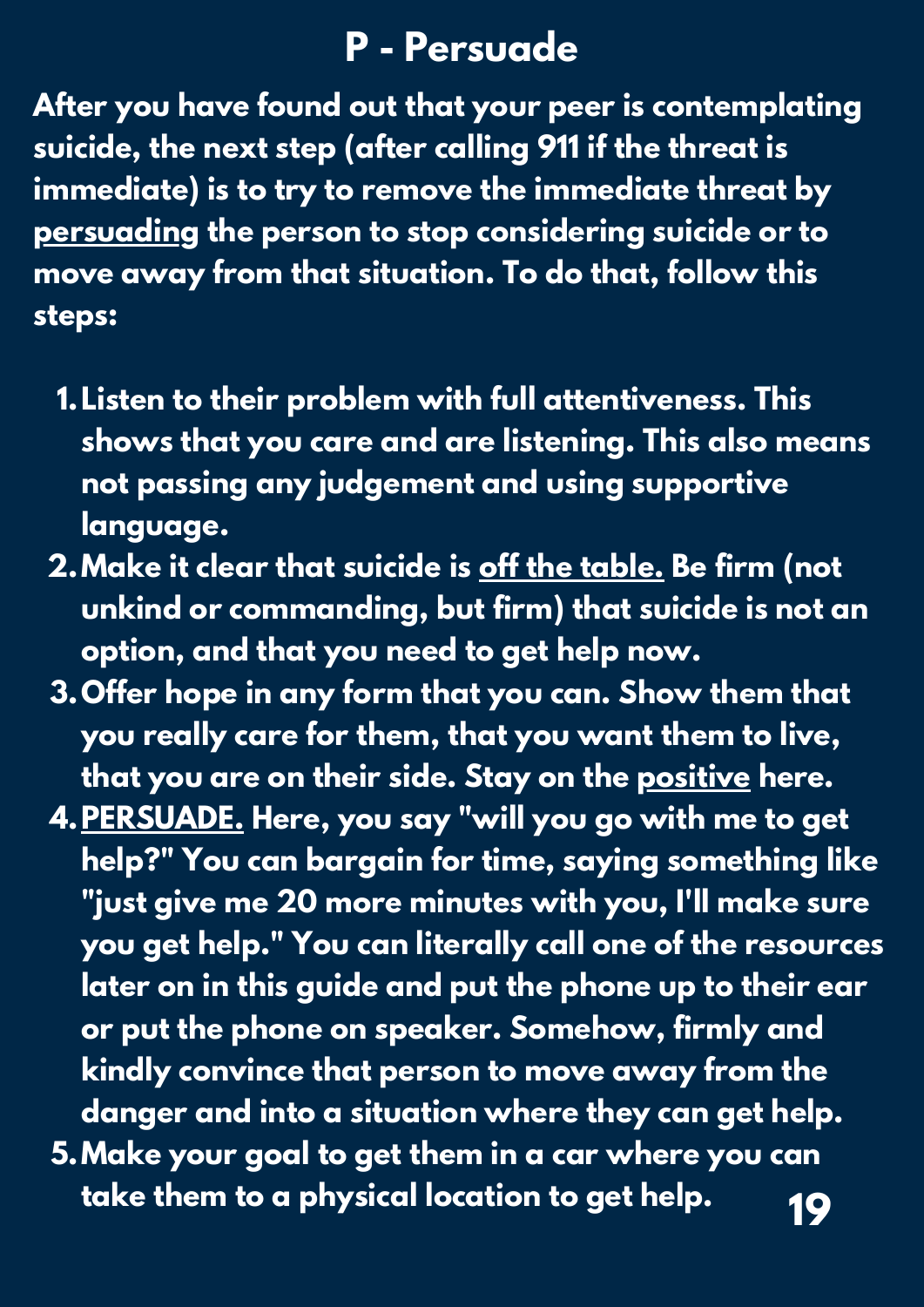### **R - Refer**

**Even though this guide is all about you helping your peers, you are not a mental health professional. These tips are all for immediate crisis management. This is the part of the process where you refer the person to someone who is qualified to make sure they stay safe. If you are in school, this could mean going to your counseling office. If not, any of the inperson locations we have included later in the guide will work fine. Any physical location can also be supplemented by hotlines, chatlines, and text lines, all mentioned later on in the guide. This is also the time to get other support people involved, such as parents, siblings, or close friends - anyone who will be a comforting presence to the person contemplating suicide. Another tip is to consistently check up on the person after you have referred them. This serves two purposes: it ensures that they know that you are there for them and also that they are still there and in a situation where they can receive continued help.**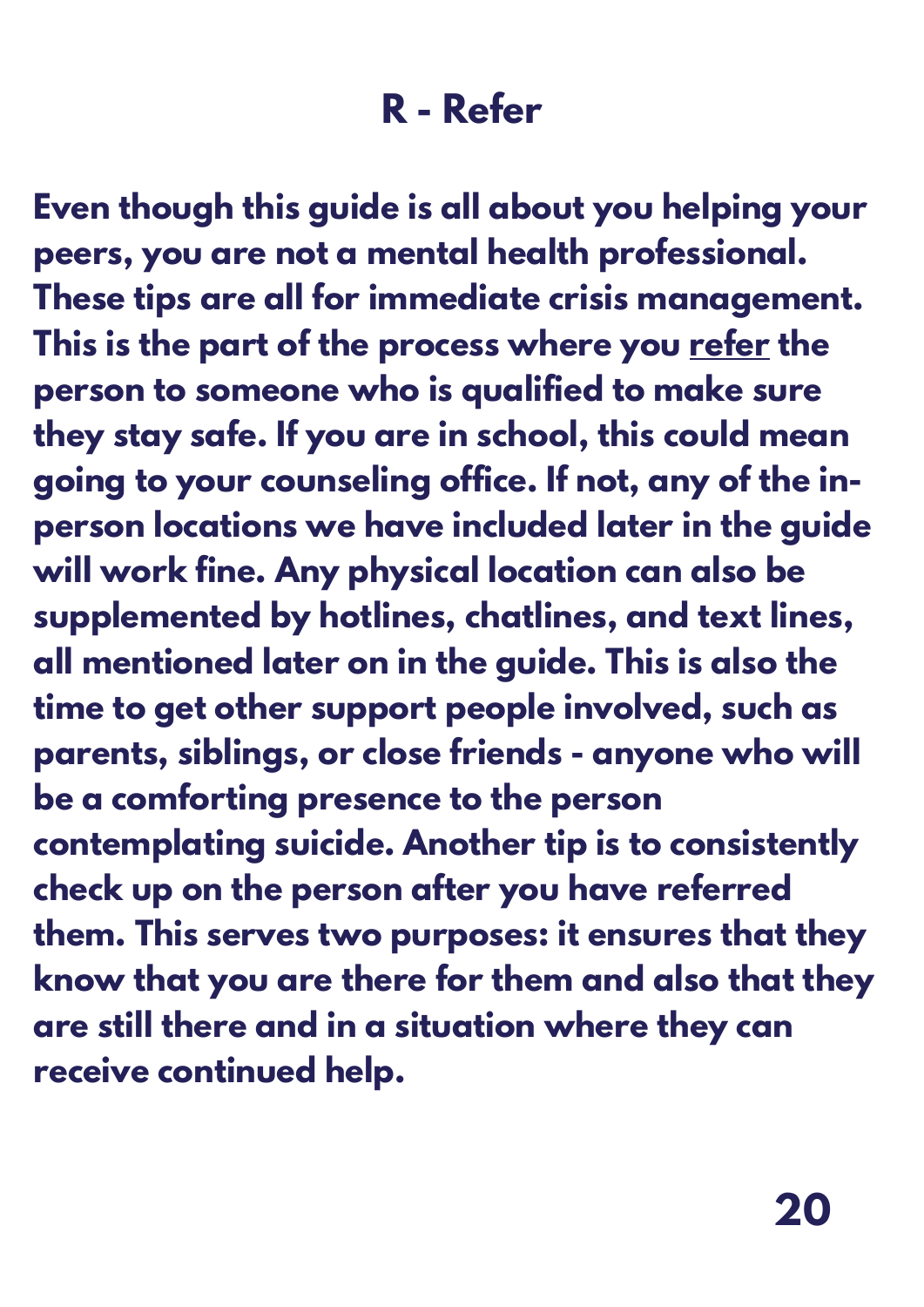### **Calling and Texting**

- **National Suicide Prevention Lifeline: Call 800- 1. 273-TALK (8255)**
- **This is available 24/7 in both English and Spanish. There is also a chat feature at suicidepreventionlifeline.org/chat/**

### **2. YouthLine: Call 877-968-8491 or text teen2teen to 839863**

**This service connects the suicidal youth to another youth, allowing a peer-to-peer connection**

#### **3. Northwest Human Services Hotline: 503-581- 5535**

- **Available for free 24/7**
- **4. Marion County Crisis Line: 503-576-HOPE (4673)**

**5. Polk County Crisis Line: 503-623-9289 (503-581- 5535 after hours)**

**6. Psychiatric Crisis Center for Marion, Polk and Yamhill Counties: 503-585-4949**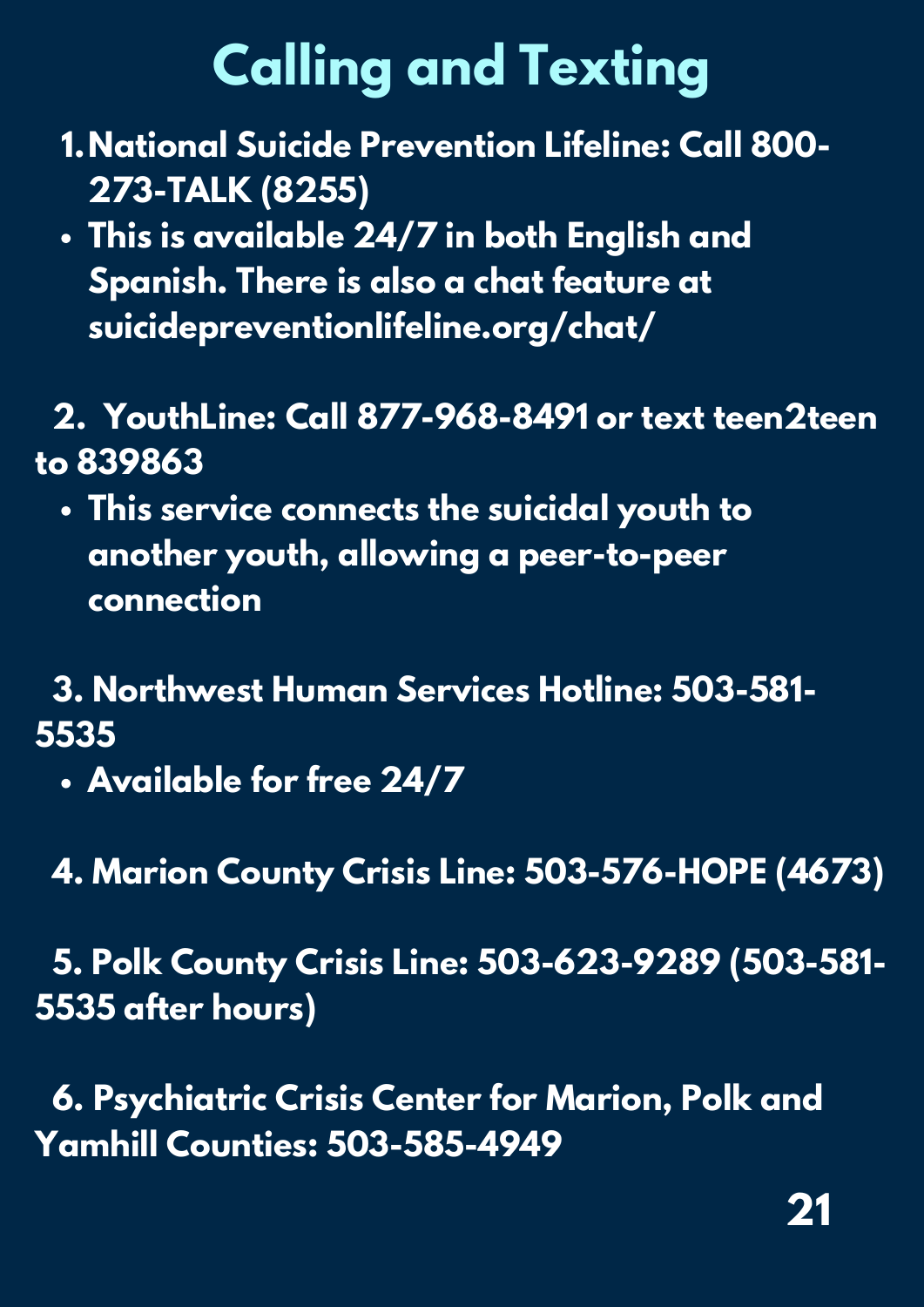- **7. The 9 line: 800-999-9999**
	- **Miscellaneous help for youth**
- **8. Crisis Text Line: Text "HOME" to 741-741**
	- **Available for free 24/7**

**9. RAINN National Sexual Assault Hotline: 800-656- HOPE (4673)**

**Also has an online chat feature at hotline.rainn.org/online/terms-of-service.jsp**

**10. National Teen Dating Abuse Helpline: 866-331- 9474**

- **11. The Trevor Project (Hotline for LGBTQIA+ youth):**
	- **Call 866-488-7386**
	- **Text START to 678-678**
	- **Use the online chat feature at thetrevorproject.org/get-help-now/**

**12. SAMHSA Treatment Referral Hotline for Substance Abuse: 800-662-HELP (4357)**

**Can also find treatment close by at samhsa.gov/find-treatment**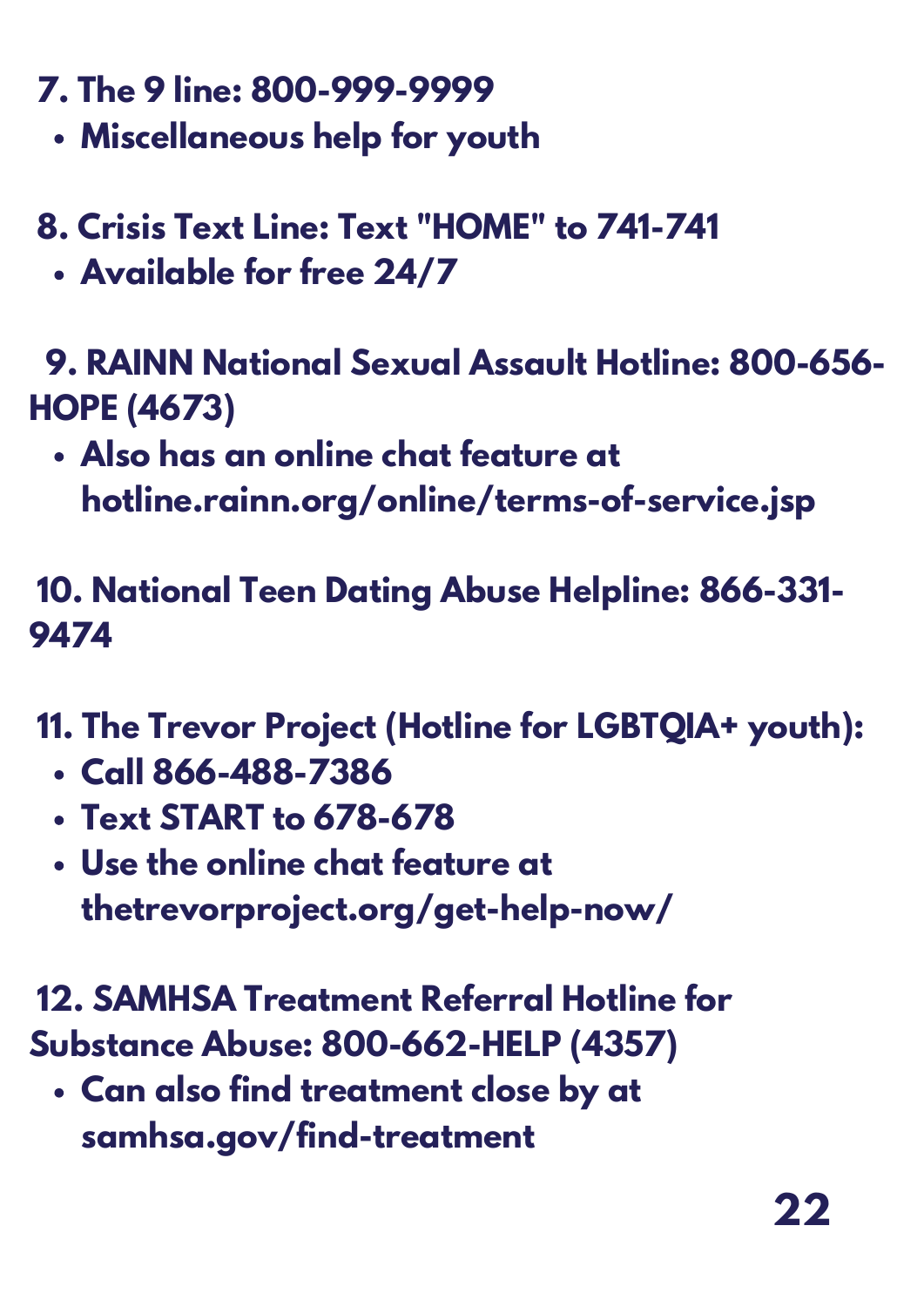# **In-Person Resources in Salem**

- **School counselors or nurses**
- **Doctor's office**
- **The Emergency Room (890 Oak St SE, Salem, OR 97301)**
- **Marion County Children's Behavioral Health (21421 Lancaster Dr., Salem 97301. Phone (503) 588-5352)**
- **Psychiatric Crisis Center (1118 Oak St SE, Salem, OR 97301.)**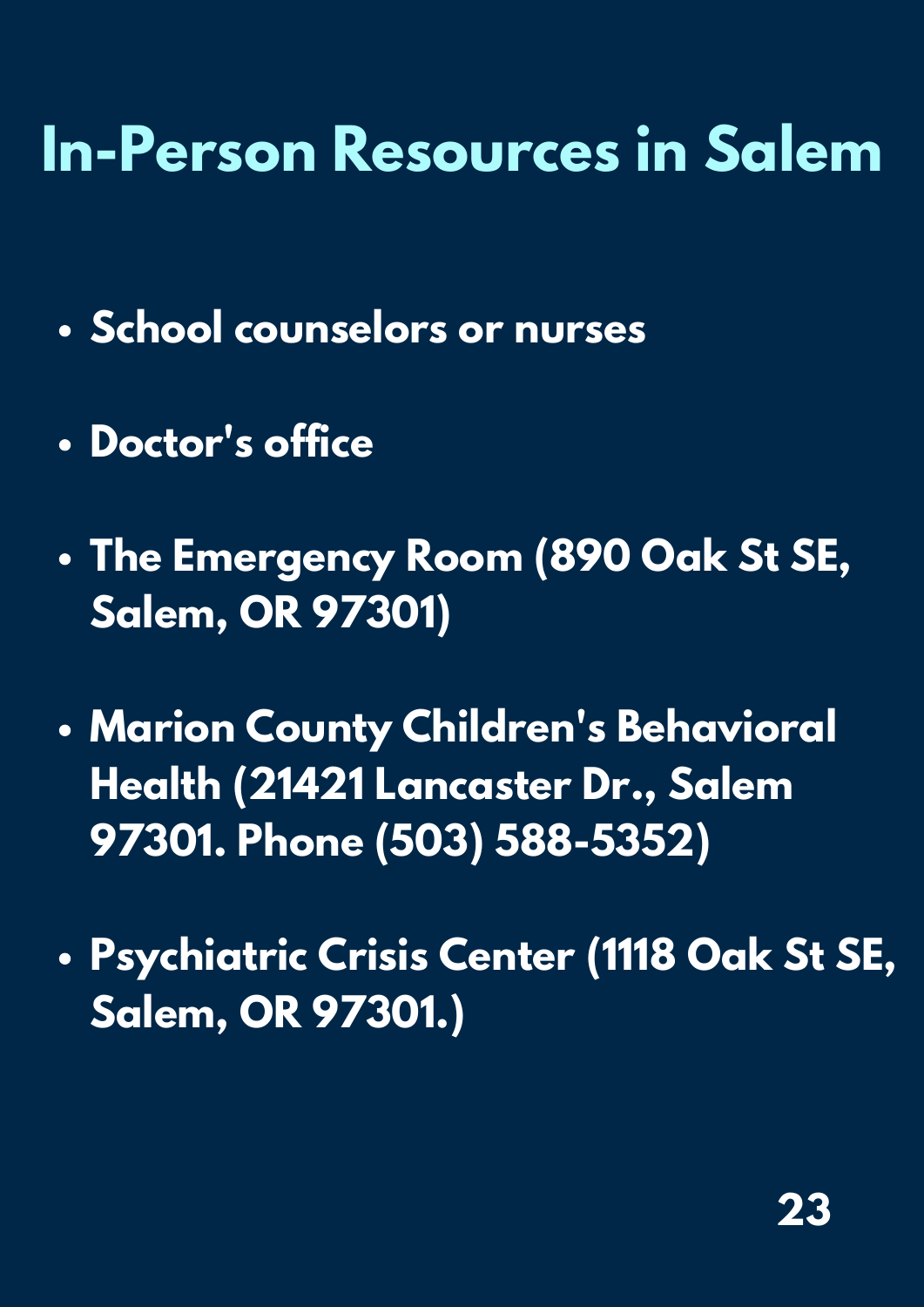# **Other Resources**

- **Youth Era: an organization looking to uplift and support youth around Oregon.**
	- **Daily virtual drop on Discord from 3-6 pm on weekdays. Speak with other youth who are experiencing the same thing as you: <https://discord.com/invite/4n4h2K4>**
	- **Daily livestream on Twitch. Peer support from Monday-Friday from 8 am to 3 pm. You will always find at least two youth peer support specialists: <https://www.twitch.tv/youthera>**
	- **Engage with any of the project members. Many of them are certified and have gone through a lot of trauma in their lives. All of them will be willing to help support you: <https://www.youthera.org/team>**

**Get referred by your parent or guardian to become part of the Wraparound program at Youth Era, where they will help develop a support plan customized to you:**

**<https://www.youthera.org/wraparound>**

**Drop-in Centers- Safe spaces in communities around Oregon where students can come to feel safe, welcome, included, and accepted. They can meet new people, gain leadership skills, etc.: <https://www.youthera.org/drop-in-centers>**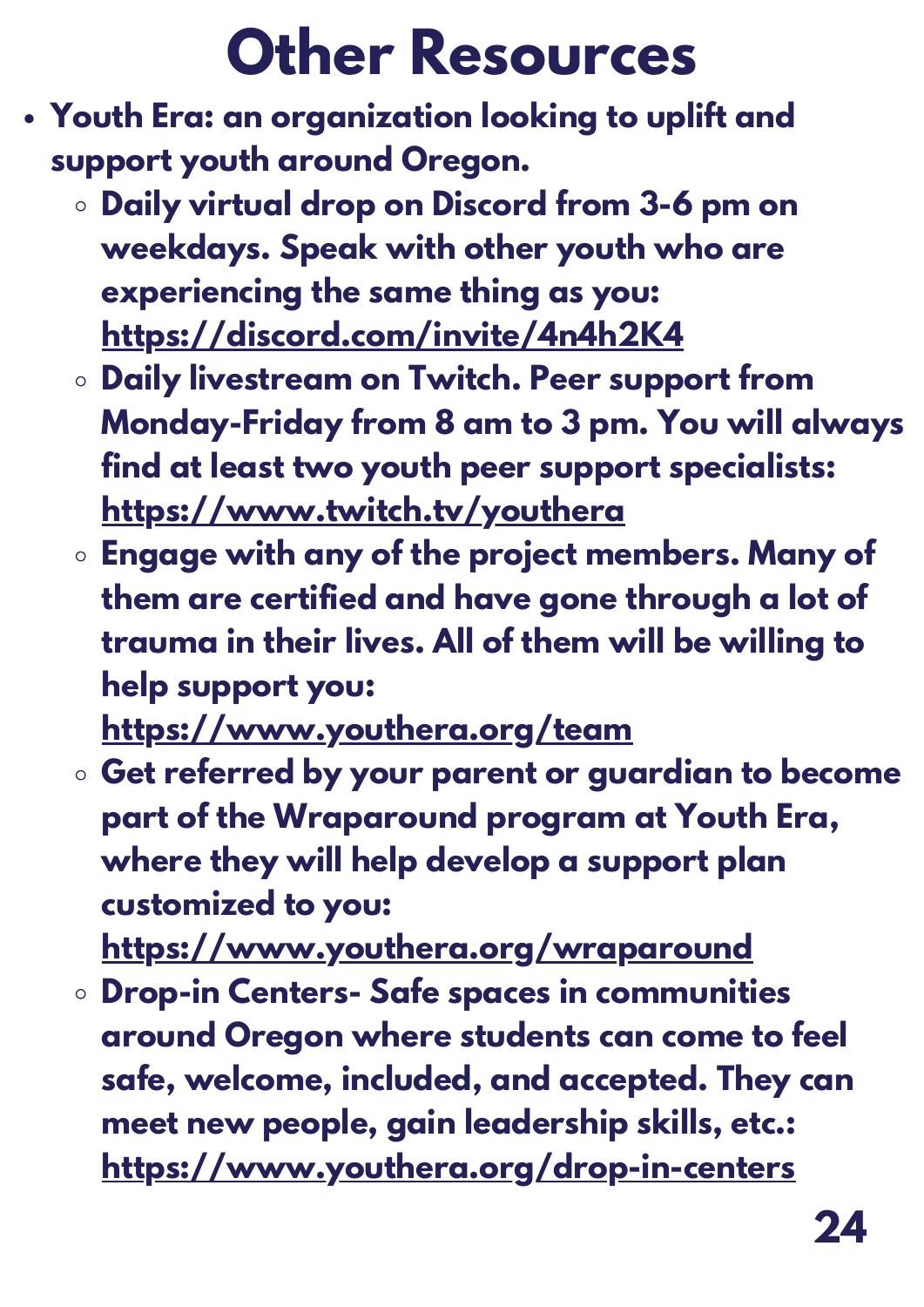- **ACEs Connection: a blog/forum where professionals around the country discuss how childhood traumas affect mental health and how we can overcome them. The mid-valley community blog can be found here: [https://www.acesconnection.com/g/mid-valley](https://www.acesconnection.com/g/mid-valley-community-connections-or)community-connections-or**
- **The JED Foundation consolidates a wealth of resources and "what-ifs" for people who may be going through a crisis or may be concerned about someone else who is going through a tough time: [https://www.jedfoundation.org/mental-health](https://www.jedfoundation.org/mental-health-resource-center/)resource-center/**
- **The American Association of Suicidology has scholarly and governmental information regarding suicide and resources for people who may be suicidal. The resource page can be found here: <https://suicidology.org/resources/>**
- **The Oregon Department of Education has released a list of 10 mental health resources and informational sheets geared towards educators: https://www.oregon.gov/ode/students-and[family/healthsafety/Pages/COVID-19-Mental-](https://www.oregon.gov/ode/students-and-family/healthsafety/Pages/COVID-19-Mental-Health.aspx?utm_medium=email&utm_source=govdelivery)Health.aspx? utm\_medium=email&utm\_source=govdelivery**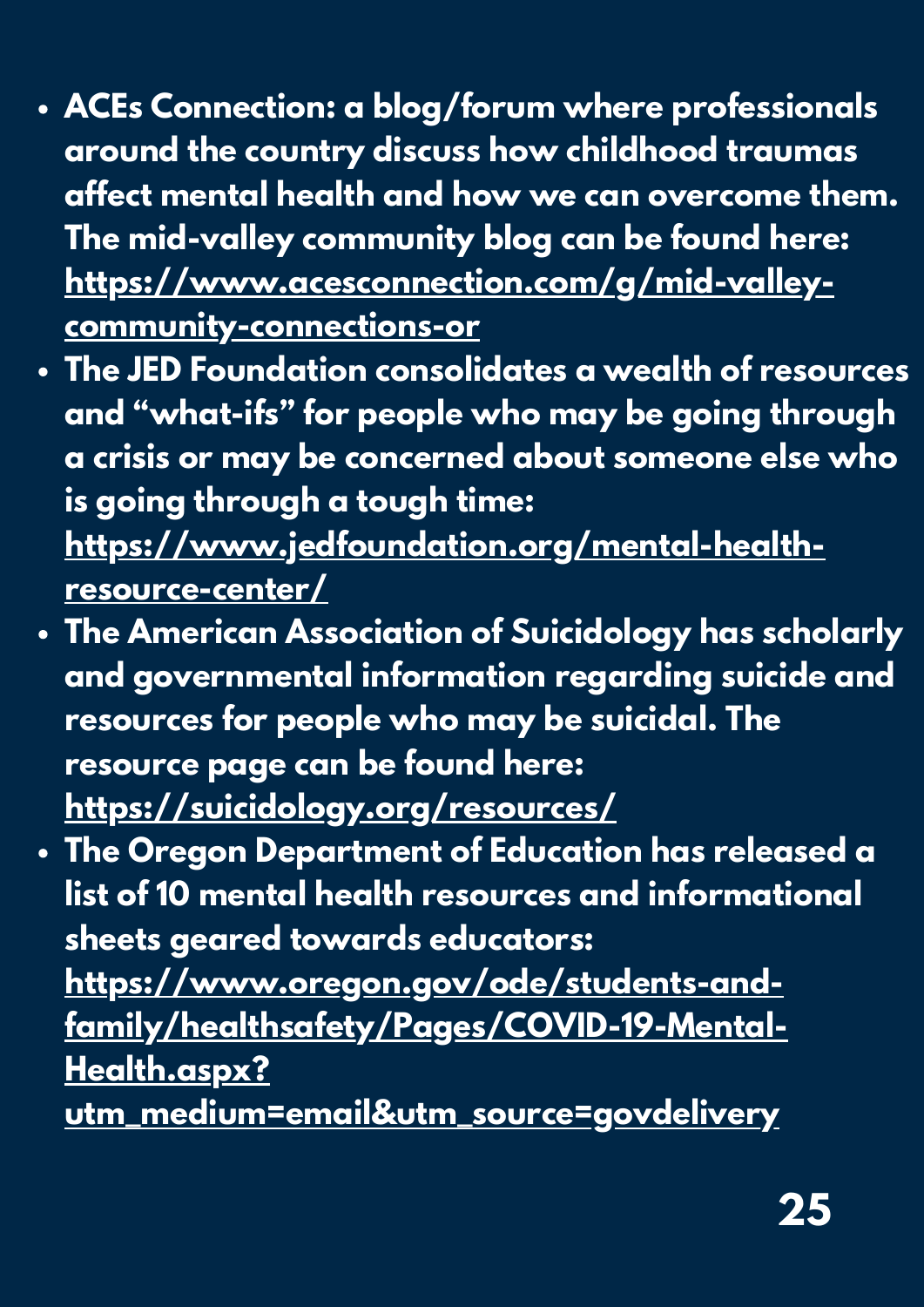- **The American [Foundation](https://www.oregon.gov/ode/students-and-family/healthsafety/Pages/COVID-19-Mental-Health.aspx?utm_medium=email&utm_source=govdelivery) for Suicide Prevention (AFSP) has some amazing resources.**
	- **This is the link to the Oregon chapter: [https://afsp.org/chapter/oregon](https://www.oregon.gov/ode/students-and-family/healthsafety/Pages/COVID-19-Mental-Health.aspx?utm_medium=email&utm_source=govdelivery)**
	- **What to do [when](https://www.oregon.gov/ode/students-and-family/healthsafety/Pages/COVID-19-Mental-Health.aspx?utm_medium=email&utm_source=govdelivery) you're:**
	- **[https://afsp.org/when-someone-is-at-risk](https://www.oregon.gov/ode/students-and-family/healthsafety/Pages/COVID-19-Mental-Health.aspx?utm_medium=email&utm_source=govdelivery)**
	- **[https://afsp.org/im-having-thoughts-of-suicide](https://www.oregon.gov/ode/students-and-family/healthsafety/Pages/COVID-19-Mental-Health.aspx?utm_medium=email&utm_source=govdelivery)**
	- **[https://afsp.org/after-an-attempt](https://www.oregon.gov/ode/students-and-family/healthsafety/Pages/COVID-19-Mental-Health.aspx?utm_medium=email&utm_source=govdelivery)**
	- **[https://afsp.org/find-a-support-group](https://www.oregon.gov/ode/students-and-family/healthsafety/Pages/COVID-19-Mental-Health.aspx?utm_medium=email&utm_source=govdelivery)**
- **Some [support](https://www.oregon.gov/ode/students-and-family/healthsafety/Pages/COVID-19-Mental-Health.aspx?utm_medium=email&utm_source=govdelivery) groups around Oregon (not Salem)**
	- **[http://www.suicide.org/support-groups/oregon](https://www.oregon.gov/ode/students-and-family/healthsafety/Pages/COVID-19-Mental-Health.aspx?utm_medium=email&utm_source=govdelivery)suicide-support-groups.html**
- **Helpguide.org is another great resource for both those struggling and those worried about others.**
	- **https://www.helpguide.org/homepages/suicide-prevention.htm**
- **Crisistrends.org provides data on different crises we face around the country, including mental illness and suicidality.**
- **The Mid-Valley Suicide Prevention Coalition brings together more resources**
	- **https://mvsuicideprevention.org/**
	- **Most notable is their video library which aims to share encouragement and show teens that they are not alone in their suffering: https://mvsuicideprevention.org/resources/displ ay/video\_library 26**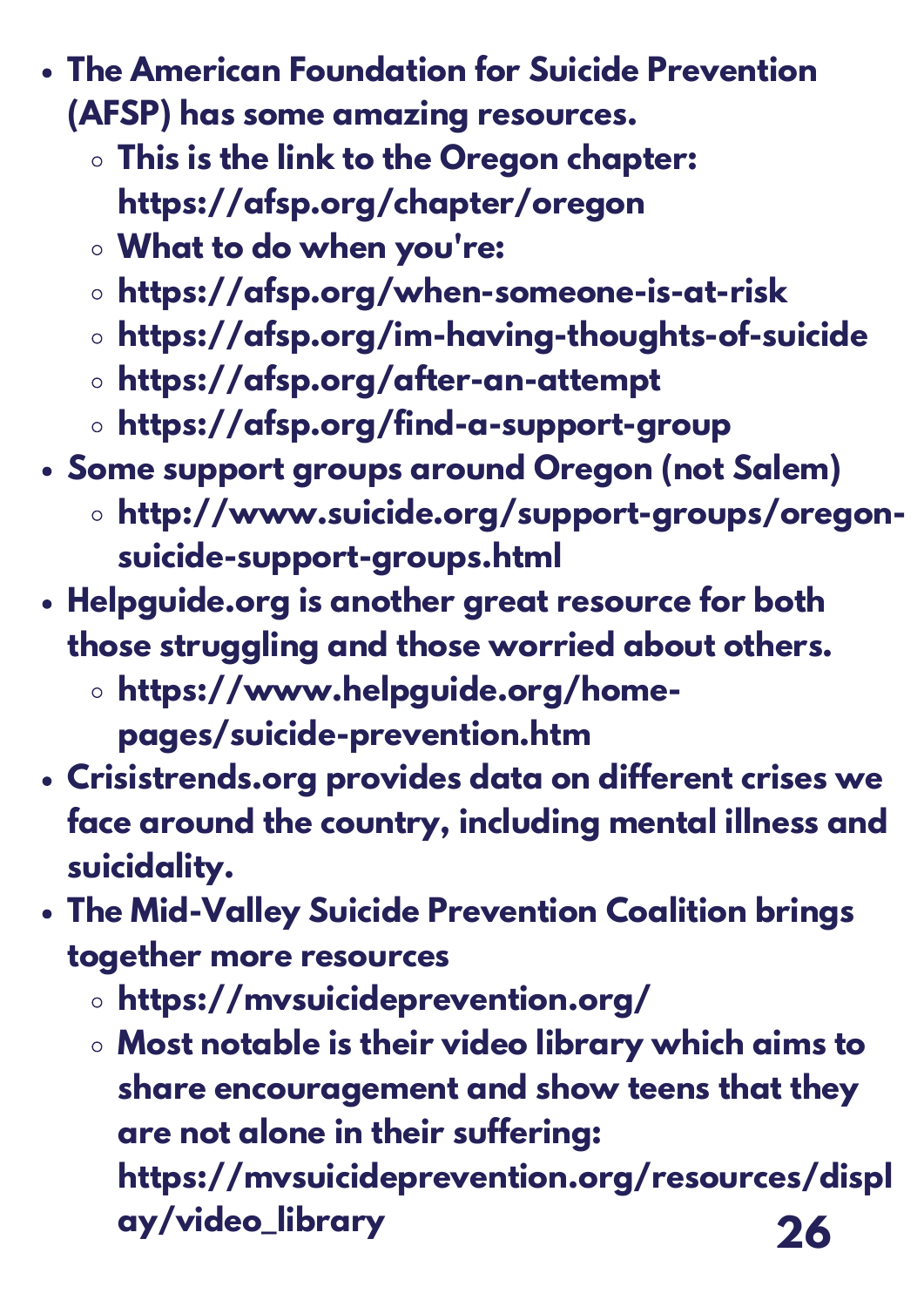# **Self Care**

**One key aspect of suicide prevention that it can be easy to forget is that we need to make sure that we are staying mentally healthy too, not just supporting our friends. In this section, you can find ways to manage your stress and keep yourself mentally healthy.**

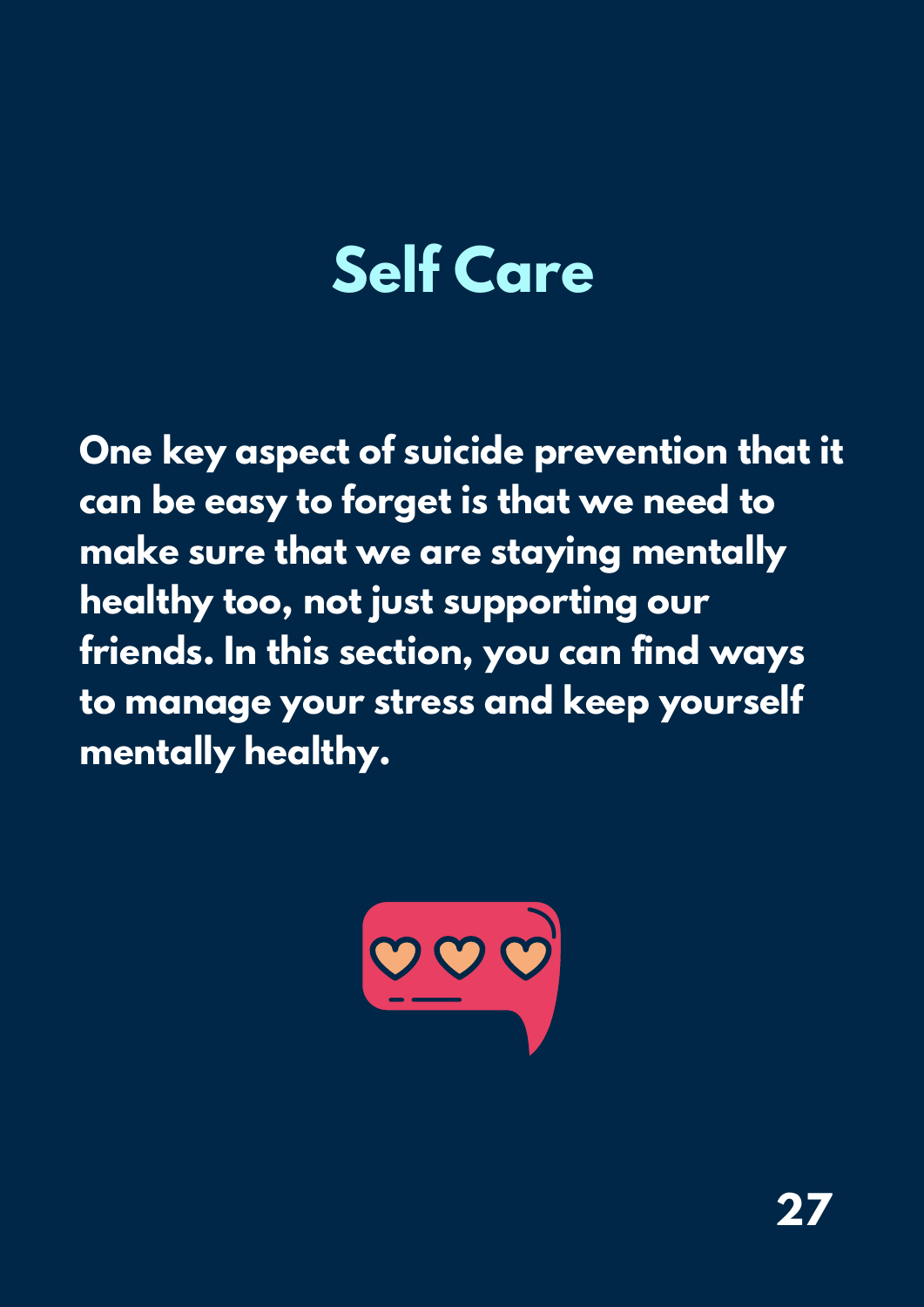- **Download [meditation](https://www.oregon.gov/ode/students-and-family/healthsafety/Pages/COVID-19-Mental-Health.aspx?utm_medium=email&utm_source=govdelivery) apps such as Headspace**
- **[Call/Video](https://www.oregon.gov/ode/students-and-family/healthsafety/Pages/COVID-19-Mental-Health.aspx?utm_medium=email&utm_source=govdelivery) Call people! They could be friends or family, make sure they have good vibes and make you feel happy!**
- **Don't watch the news for a while, too much negativity is not good for [someone's](https://www.oregon.gov/ode/students-and-family/healthsafety/Pages/COVID-19-Mental-Health.aspx?utm_medium=email&utm_source=govdelivery) health.**
- **Go [outside,](https://www.oregon.gov/ode/students-and-family/healthsafety/Pages/COVID-19-Mental-Health.aspx?utm_medium=email&utm_source=govdelivery) go for a run, take a walk alone, with family, or with friends! Go to a park.**
- **[M](https://www.oregon.gov/ode/students-and-family/healthsafety/Pages/COVID-19-Mental-Health.aspx?utm_medium=email&utm_source=govdelivery)ove! You can dance, [workout,](https://www.oregon.gov/ode/students-and-family/healthsafety/Pages/COVID-19-Mental-Health.aspx?utm_medium=email&utm_source=govdelivery) do yoga, etc…**
- **Do some arts and [crafts.](https://www.oregon.gov/ode/students-and-family/healthsafety/Pages/COVID-19-Mental-Health.aspx?utm_medium=email&utm_source=govdelivery)**
- **Fill your mind with positive thoughts and not negative ones, do what you've wanted to do such as baking, [painting,](https://www.oregon.gov/ode/students-and-family/healthsafety/Pages/COVID-19-Mental-Health.aspx?utm_medium=email&utm_source=govdelivery) music playing, etc[…](https://www.oregon.gov/ode/students-and-family/healthsafety/Pages/COVID-19-Mental-Health.aspx?utm_medium=email&utm_source=govdelivery)**
- **Take some time [away](https://www.oregon.gov/ode/students-and-family/healthsafety/Pages/COVID-19-Mental-Health.aspx?utm_medium=email&utm_source=govdelivery) from your phone, unplug and read a book or [magazine](https://www.oregon.gov/ode/students-and-family/healthsafety/Pages/COVID-19-Mental-Health.aspx?utm_medium=email&utm_source=govdelivery)**
- **[Consider](https://www.oregon.gov/ode/students-and-family/healthsafety/Pages/COVID-19-Mental-Health.aspx?utm_medium=email&utm_source=govdelivery) the health of others, one of the best ways to feel better is to make others feel better too!**
- **Reach out to your [family](https://www.oregon.gov/ode/students-and-family/healthsafety/Pages/COVID-19-Mental-Health.aspx?utm_medium=email&utm_source=govdelivery) 28**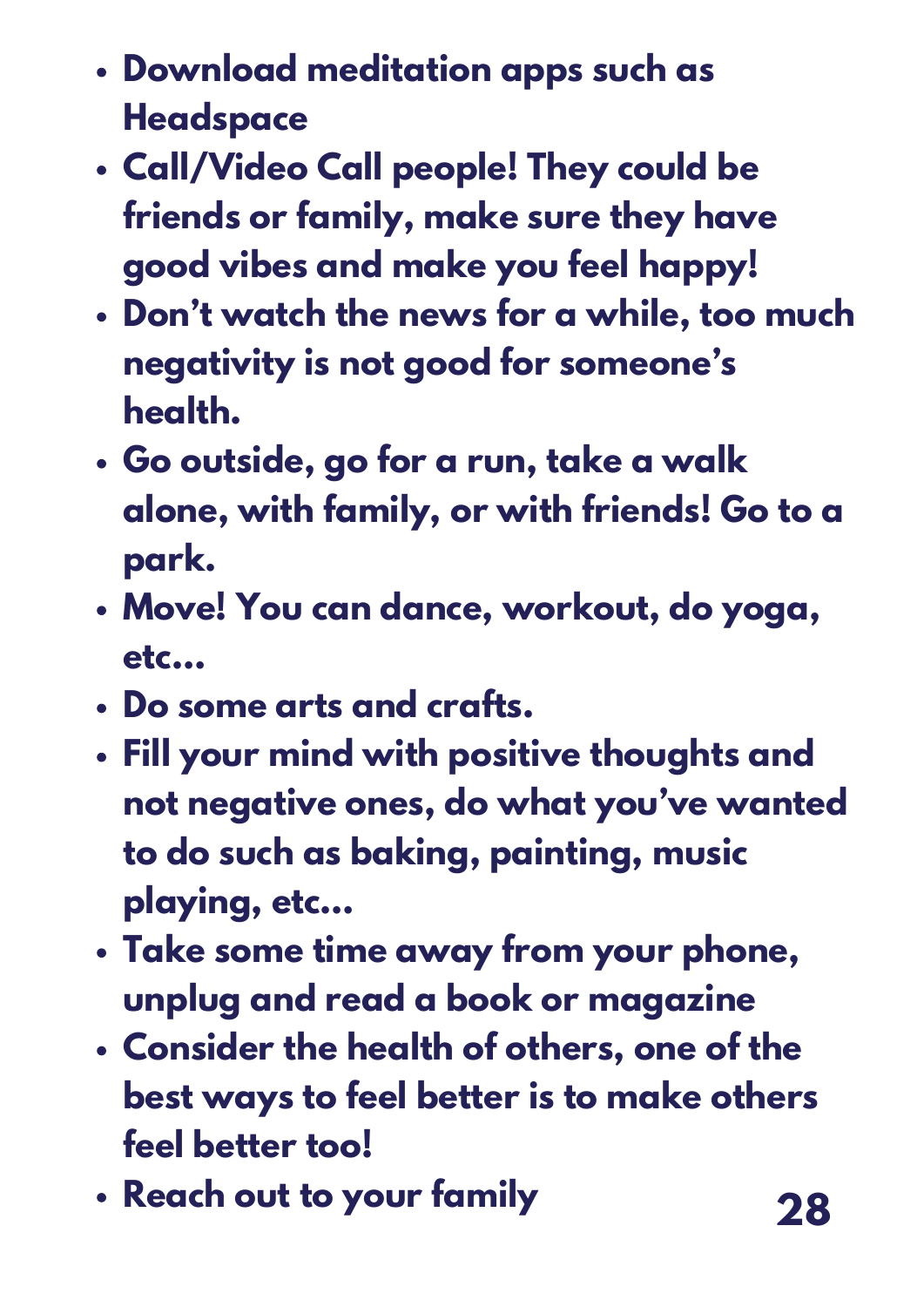- **Create a schedule for your days, structure allows for more [productivity](https://www.oregon.gov/ode/students-and-family/healthsafety/Pages/COVID-19-Mental-Health.aspx?utm_medium=email&utm_source=govdelivery) which will lead to a happier day.**
- **[Make](https://www.oregon.gov/ode/students-and-family/healthsafety/Pages/COVID-19-Mental-Health.aspx?utm_medium=email&utm_source=govdelivery) your bed to start the day.**
- **Of course, reach out to a [professional](https://www.oregon.gov/ode/students-and-family/healthsafety/Pages/COVID-19-Mental-Health.aspx?utm_medium=email&utm_source=govdelivery) to help you.**
- **Make sure to maintain a healthy lifestyle, eat right, get lots of sleep, and exercise [regularly.](https://www.oregon.gov/ode/students-and-family/healthsafety/Pages/COVID-19-Mental-Health.aspx?utm_medium=email&utm_source=govdelivery)**
- **In terms of COVID-19, gather the facts for COVID-19 so you can accurately evaluate your risk and severity of the virus for your age group. [Remember,](https://www.oregon.gov/ode/students-and-family/healthsafety/Pages/COVID-19-Mental-Health.aspx?utm_medium=email&utm_source=govdelivery) there is a difference between gathering facts and watching the news**
- **Recall past things you've done to overcome past [difficulties.](https://www.oregon.gov/ode/students-and-family/healthsafety/Pages/COVID-19-Mental-Health.aspx?utm_medium=email&utm_source=govdelivery)**
- **Make a [schedule](https://www.oregon.gov/ode/students-and-family/healthsafety/Pages/COVID-19-Mental-Health.aspx?utm_medium=email&utm_source=govdelivery) for your day**
- **[What's](https://www.oregon.gov/ode/students-and-family/healthsafety/Pages/COVID-19-Mental-Health.aspx?utm_medium=email&utm_source=govdelivery) up? - App**
- **PTSD Coach - (free app put out by the VA to help with [anxiety](https://www.oregon.gov/ode/students-and-family/healthsafety/Pages/COVID-19-Mental-Health.aspx?utm_medium=email&utm_source=govdelivery)**
- **and [depression](https://www.oregon.gov/ode/students-and-family/healthsafety/Pages/COVID-19-Mental-Health.aspx?utm_medium=email&utm_source=govdelivery) – focuses on taking action)**
- **Eat [healthily](https://www.oregon.gov/ode/students-and-family/healthsafety/Pages/COVID-19-Mental-Health.aspx?utm_medium=email&utm_source=govdelivery)**
- **Stay off of screens 30-60 [minutes](https://www.oregon.gov/ode/students-and-family/healthsafety/Pages/COVID-19-Mental-Health.aspx?utm_medium=email&utm_source=govdelivery) before bed**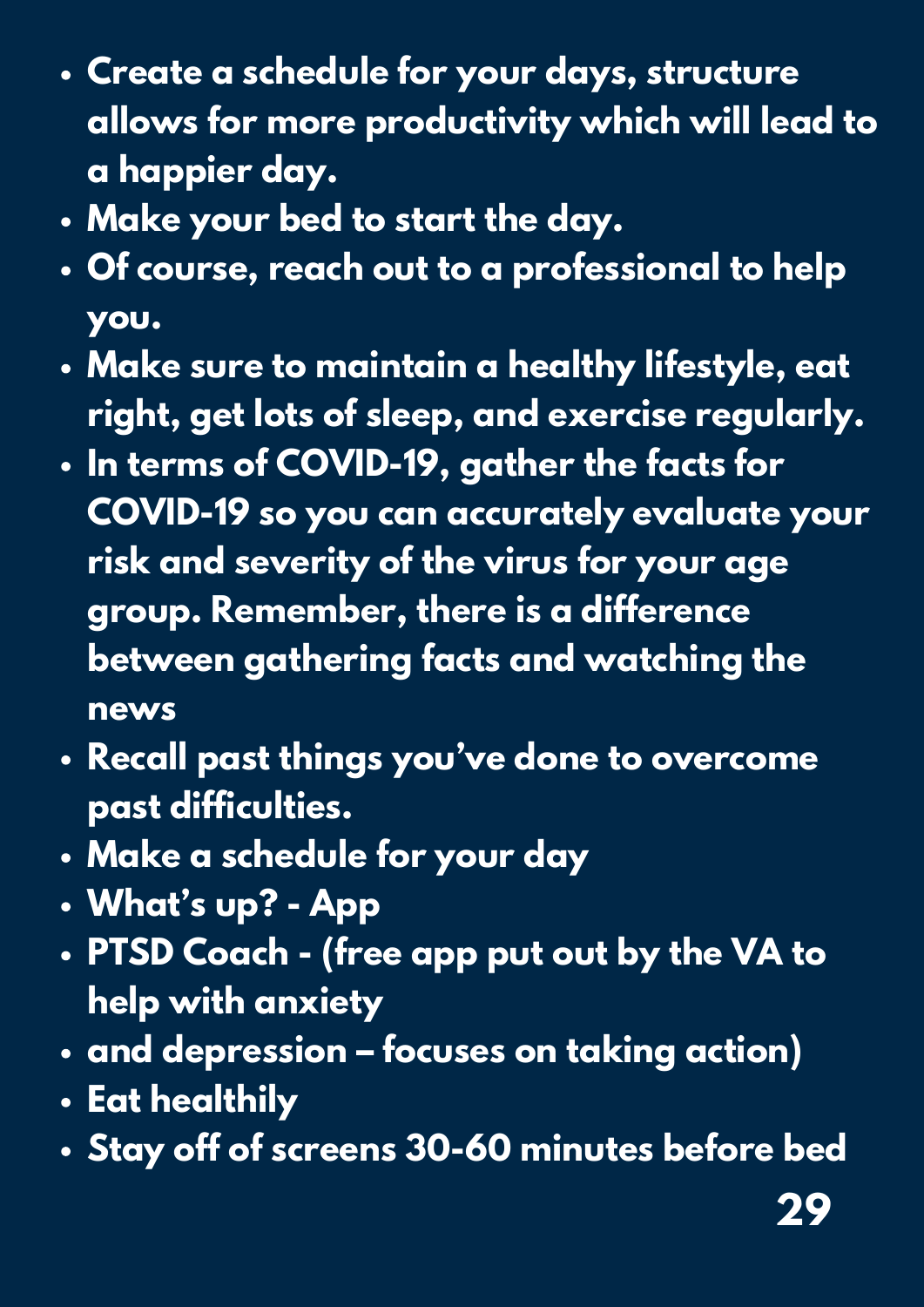# **Get Involved**

**Oregon has the 9th worst suicide rate in the country according to the CDC, and it is the second leading cause of death for youth according to the AFSP. This means that we as the next generation need to do everything we can to combat this issue. For this reason, we have included a list of ways for students to become involved with local suicide prevention efforts below.**

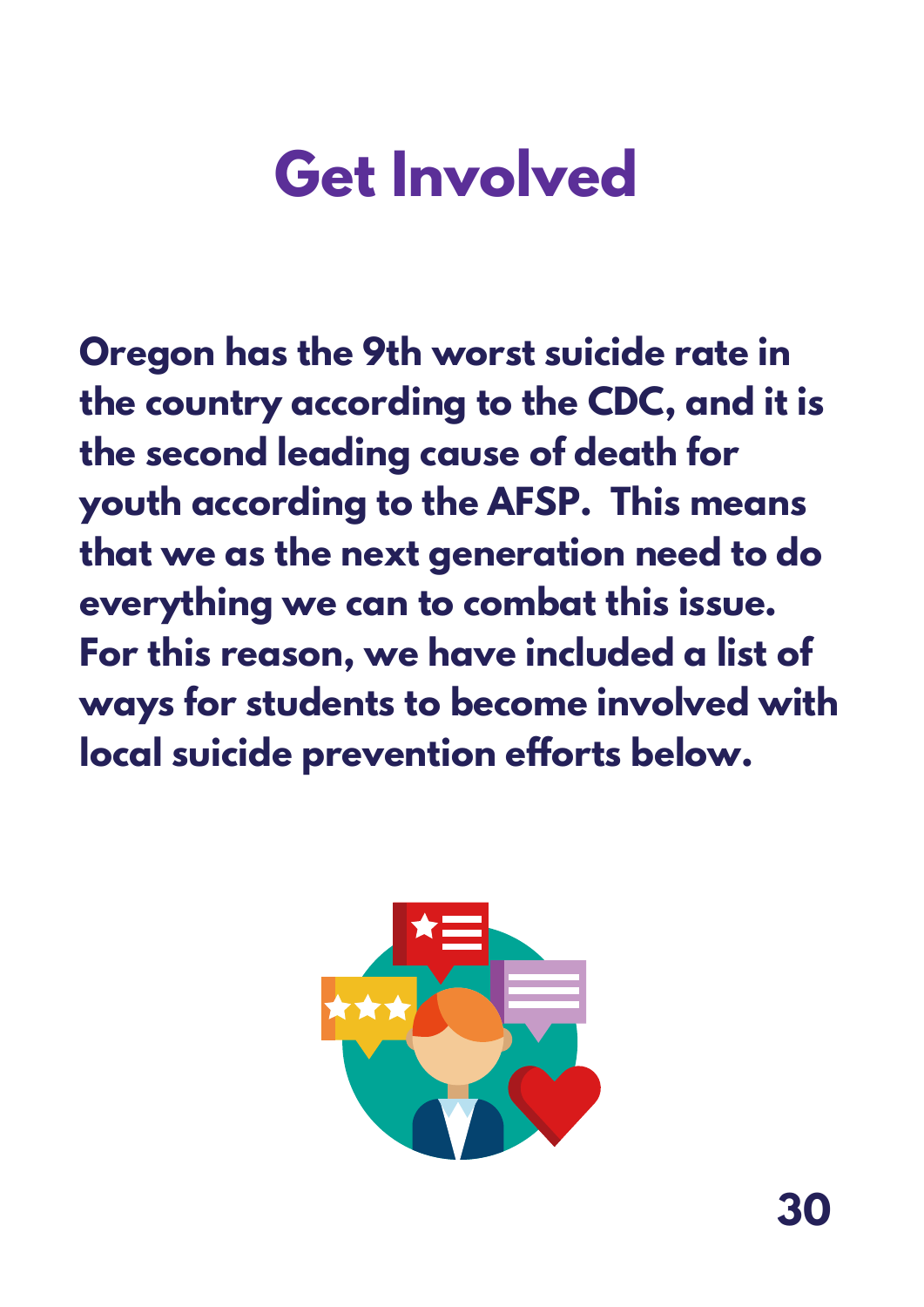- **Youthline: <https://oregonyouthline.org/>. Allows students to answer a crisis line**
- **The Youth and Young Adult Engagement Advisory (YYEA): [https://www.youthera.org/yyea.](https://www.youthera.org/yyea) Allows students to become involved with a statewide agency related to youth stressors**
- **The Trevor Project:**

**<https://www.thetrevorproject.org/get-involved>. The Trevor Project is an amazing compilation of resources, support, and blog posts regarding LGBTQ youth who may be suicidal. They have lots of opportunities for youth to get involved.**

- **Youth Era Trainings: OHA certified trainings that can allow you to become better versed in peer support: https://www.youthera.org/trainings**
- **Oregon Alliance to Prevent Suicide: [https://oregonalliancetopreventsuicide.org/.](https://oregonalliancetopreventsuicide.org/) This group is not just for youth, but motivated youth can fill out an application. This is an extension of the OHA which unifies all the suicide prevention efforts in the State of Oregon and advises the Oregon Health Authority on steps to take to prevent suicide statewide.**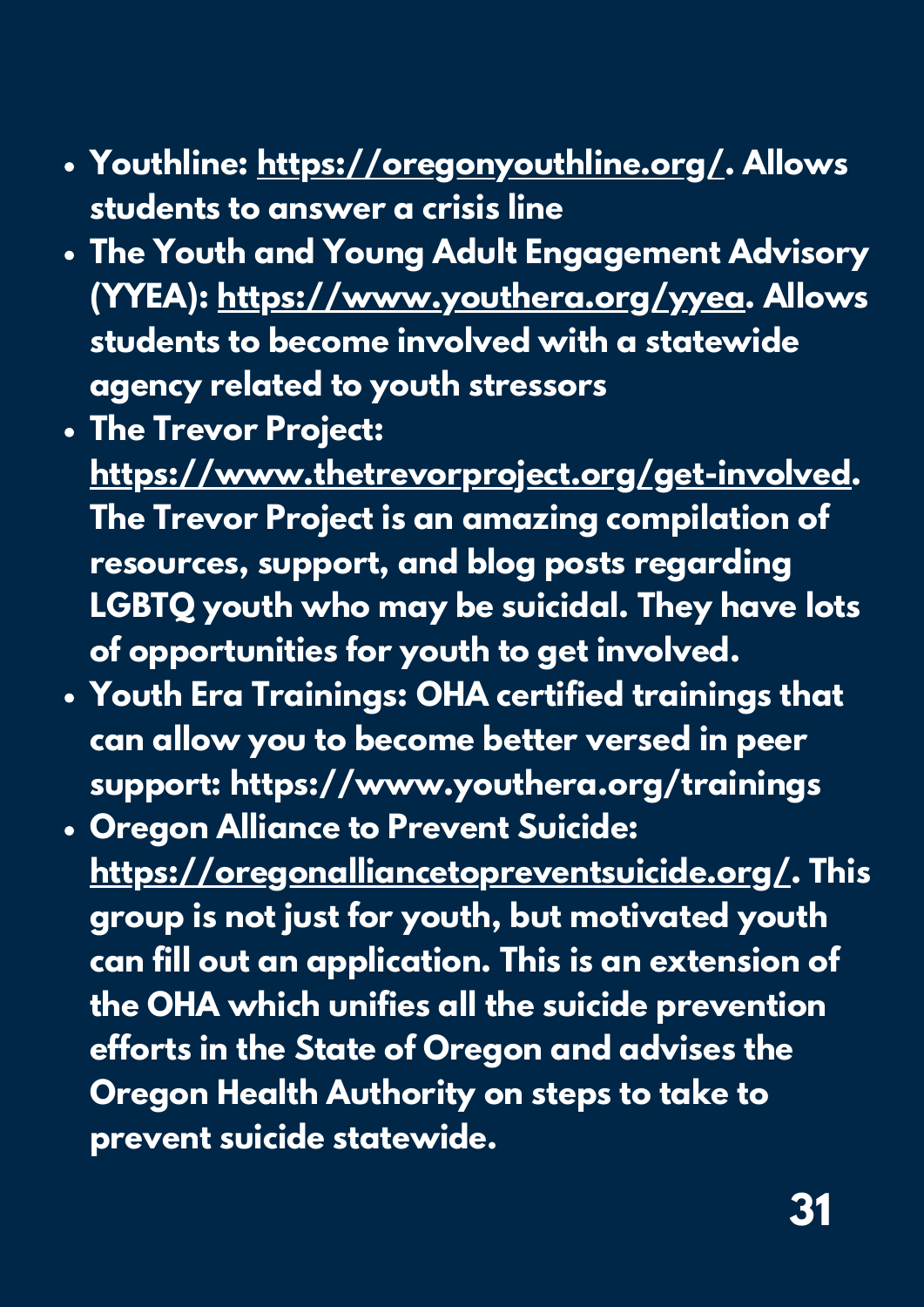- **Start a club at your school, or become involved with one that already exists. For more information on how to do this, send Live to Tell an email at [admin@livetotellnonprofit.org.](https://oregonalliancetopreventsuicide.org/)**
- **Apply to become a Live to Tell board member at [https://livetotellnonprofit.org/apply/](https://oregonalliancetopreventsuicide.org/)**
- **Donate to any suicide prevention effort. There are hundreds of these at [community,](https://oregonalliancetopreventsuicide.org/) state, national, and worldwide levels.**
- **ASHA: [https://myasha.org/share-your-story/.](https://oregonalliancetopreventsuicide.org/) Share your story with others who may be struggling in order to spread hope and show others that they are not alone.**

## **Key Takeaways**

- **Always aim to give your peers hope**
- **Never be afraid to ask questions your peers whether they are contemplating suicide - it shows concern, not nosiness or awkwardness**
- **Know how to get help and be ready to share that information with anyone who needs it**
- **Never judge someone for admitting feelings of depression of suicidality**
- **Never question whether someone's feelings are valid or genuine.**
- **You can make a difference in someone's life - continue to spread positivity and support others.**